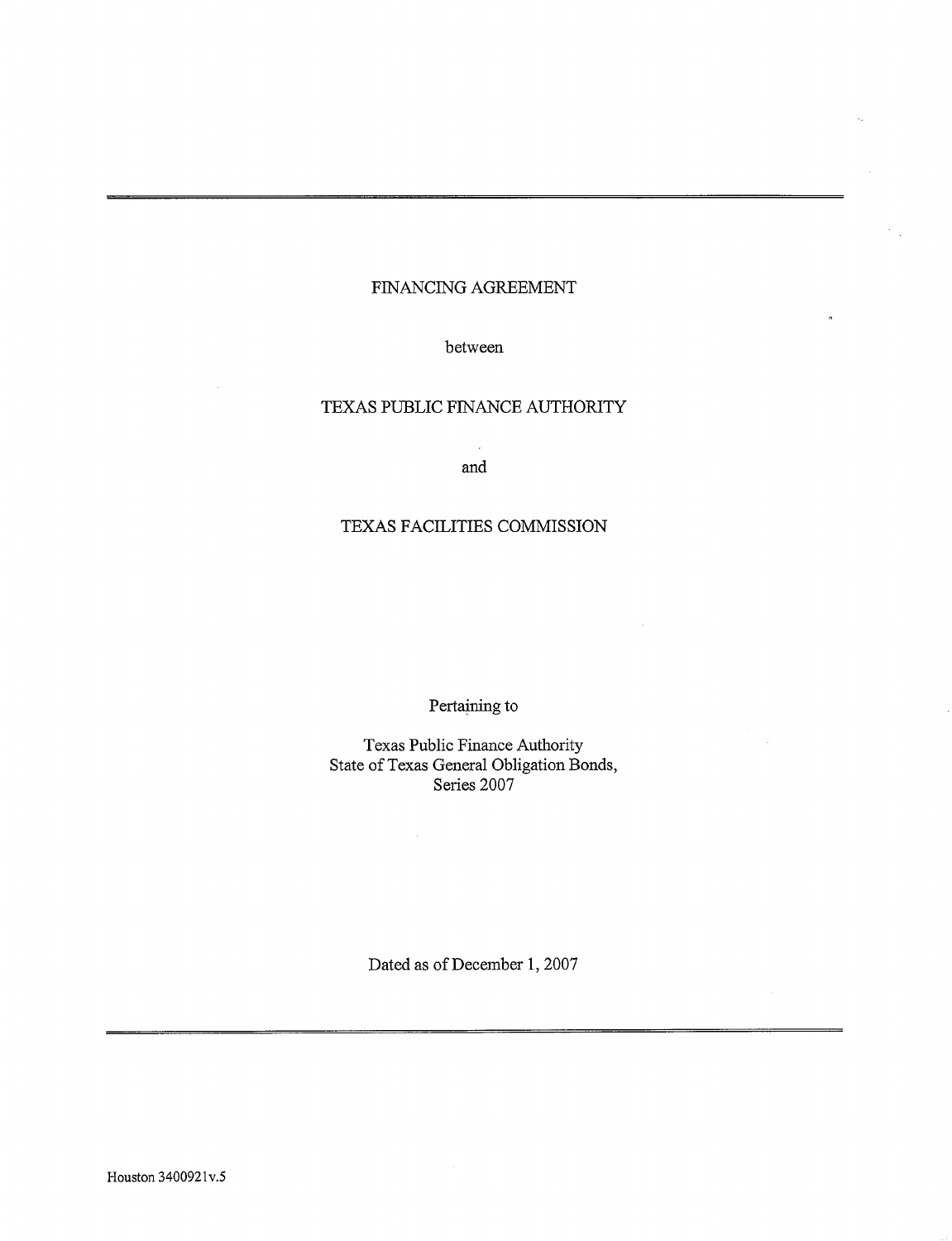## TABLE OF CONTENTS

Page Number

 $\mathbb{C}$ 

#### **ARTICLE I**

## DEFINITIONS AND OTHER PRELIMINARY MATTERS

## **ARTICLE II**

## GENERAL REPRESENTATIONS AND WARRANTIES

#### **ARTICLE III**

#### THE PROJECT

#### **ARTICLE IV**

#### THE BONDS

#### **ARTICLE V**

## PARTICULAR AGREEMENTS

 $\mathcal{L}$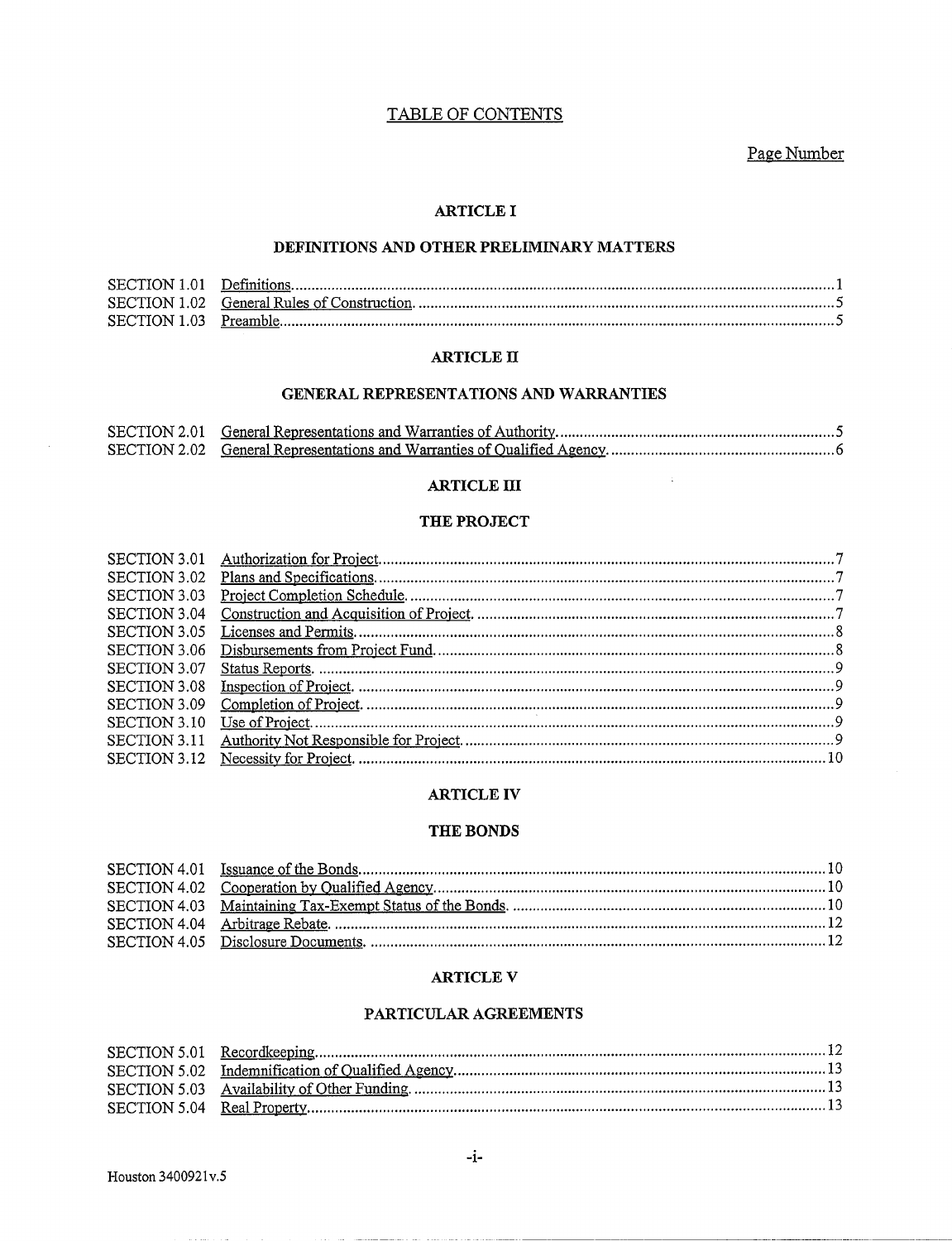## **ARTICLE VI**

## **MISCELLANEOUS PROVISIONS**

| EXHIBIT A        | Description of the Project               |
|------------------|------------------------------------------|
| <b>EXHIBIT B</b> | Project Completion Schedule              |
| <b>EXHIBIT C</b> | Governmental Project Approvals           |
| <b>EXHIBIT D</b> | Form of Disbursement Certificate         |
| <b>EXHIBIT E</b> | Monthly Status Report Information        |
| <b>EXHIBIT F</b> | Form of Project Completion Certificate   |
| <b>EXHIBIT G</b> | Form of Project Substitution Certificate |
|                  |                                          |

 $\hat{\mathcal{A}}$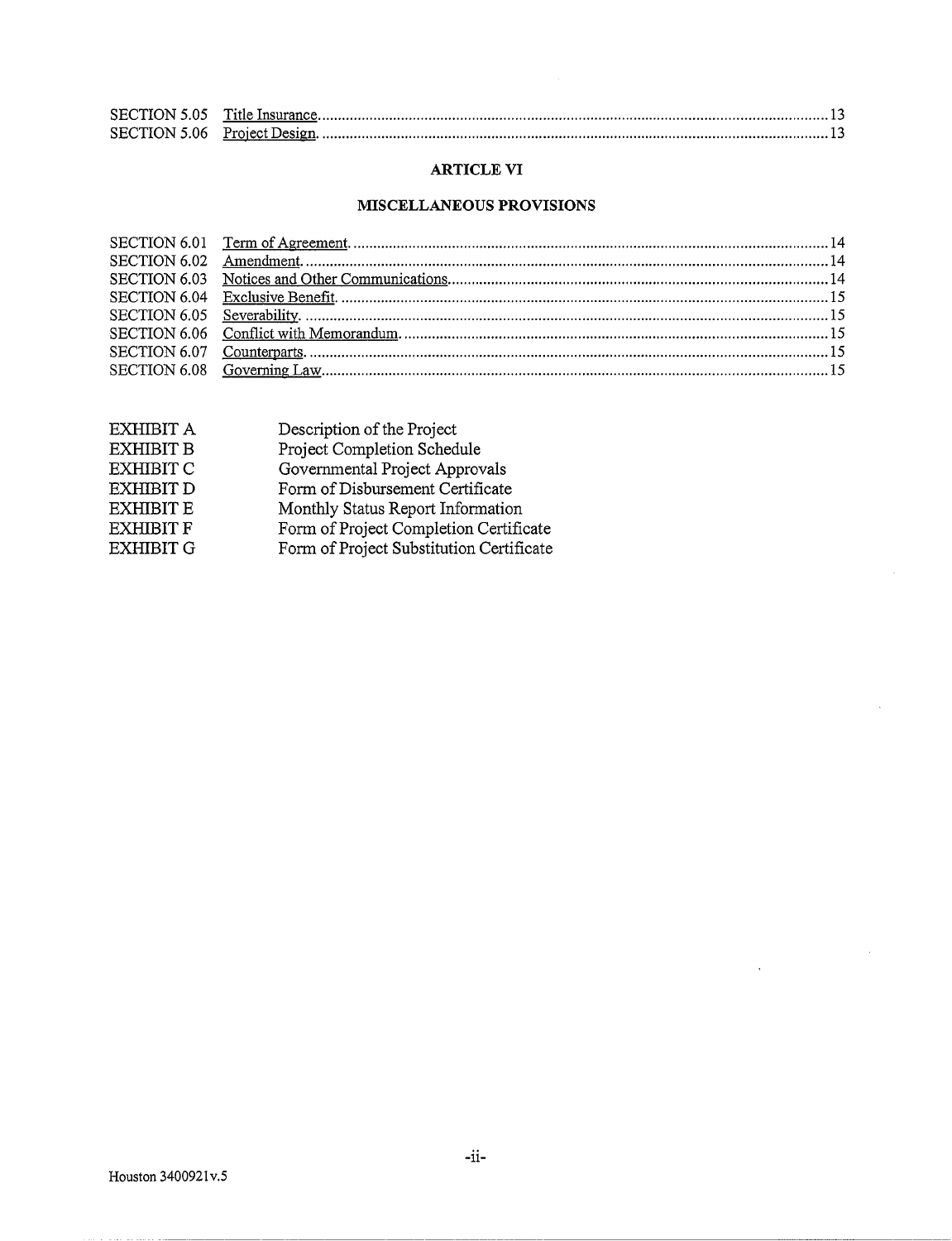## **FINANCING AGREEMENT**

FINANCING AGREEMENT, dated as of December 1, 2007, between the TEXAS PUBLIC FINANCE AUTHORITY (the "Authority") and the TEXAS FACILITIES COMMISSION (the "Qualified Agency") to provide for the financing of certain projects related to the Texas Public Finance Authority State of Texas General Obligation Bonds, Series 2007 (the "Bonds") issued pursuant to a resolution adopted by the Board of Directors of the Authority on October 4, 2007 (the "Resolution");

## **WITNESSETH:**

WHEREAS, the Authority is authorized to provide financing of certain projects (hereinafter defined) for certain agencies of the State of Texas through the issuance of the Bonds. Pursuant to certain provisions of the Texas Constitution and other statutory and regulatory authorities including, but not limited to, Article III, Section 50-f of the Texas Constitution, Chapters 1201, 1232, and 1371 Texas Government Code, and any regulations promulgated by the Authority thereunder (collectively, the "Authorizing Law");

WHEREAS, one or more projects of the Qualified Agency have been authorized in appropriations by the Legislature of the State of Texas;

WHEREAS, the parties desire to provide for the financing by the Authority of certain projects for the Qualified Agency;

NOW, THEREFORE, in consideration of the premises, the parties hereto agree as follows:

## **ARTICLE I**

## **DEFINITIONS AND OTHER PRELIMINARY MATTERS**

SECTION 1.01 Definitions.

Except as otherwise provided in this Financing Agreement, the capitalized terms in this Financing Agreement shall have the meanings specified in this section unless the context requires otherwise.

*Agency Act-* Texas Government Code, as amended, Title 10, Subtitle **D.** 

*Appropriation Act* – HB1, Article IX, Acts  $80^{th}$  Legislature, R.S. (2007), and any other act of the Legislature appropriating funds for the Project to the Qualified Agency.

*Authority* - the Texas Public Finance Authority or any successor thereto.

*Authority Regulations* - the regulations of the Authority in Part X, Title 34, Texas Administrative Code.

*Authorized Agency Representative* - the chief administrative officer of the Qualified Agency or any member of the staff of the Qualified Agency designated by the chief administrative officer or by the governing body of the Qualified Agency as an authorized representative.

*Authorizing Law* - means the "Authorizing Law" as defmed in the preamble of this Financing Agreement.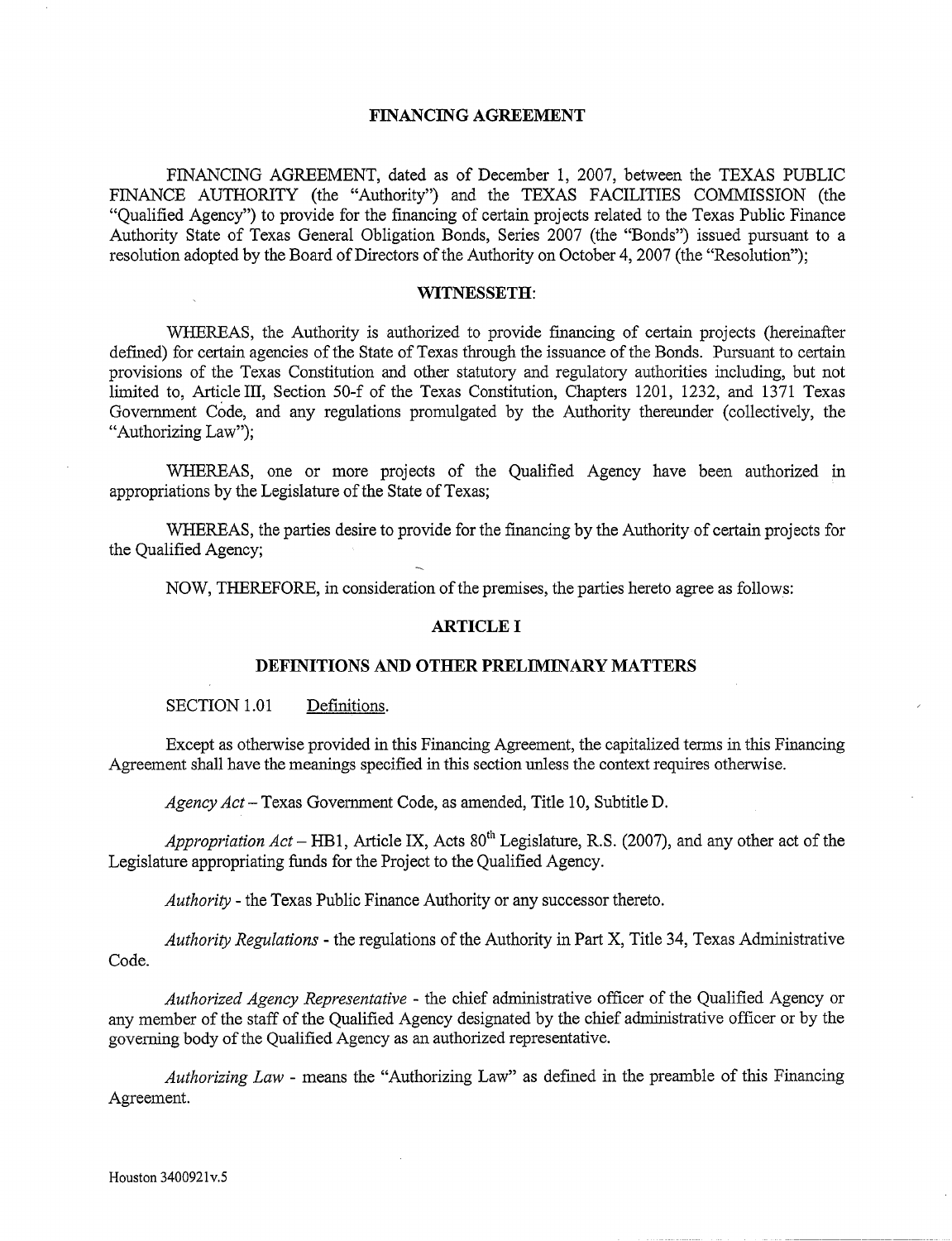*Available Construction Proceeds* - means Proceeds other than Proceeds used to refund the obligations refunded by the Bonds (if any) and to pay issuance costs. For purposes of determining compliance with the spending requirements as of the end of each of the first three spending periods, available construction proceeds include the amount of future earnings that the Qualified Agency reasonably expected as of the issue date.

*Board-* the Board of Directors of the Authority.

*Bond Counsel* - any law firm or firms experienced in matters relating to the issuance of taxexempt obligations, which firm or firms are engaged by the Authority to render services to the Authority as bond counsel.

*Bonds* - the *"Texas Public Finance Authority State of Texas General Obligation Bonds, Series 2007"* authorized by the Resolution.

*Business Day* - any day on which the Comptroller is open for business, and:

(1) while the Authority is the Paying Agent/Registrar, on which the Authority is open for business at its principal business office; or

(2) while a Person other than the Authority is the Paying Agent/Registrar, on which financial institutions in the city where the principal corporate trust office of the Paying Agent/Registrar is located are not authorized by law or executive order to close.

*Closing* - the concurrent delivery of the Bonds to or upon the order of the initial purchaser in exchange for payment therefor.

*Closing Date* - the date of the Closing.

*Code-* the Internal Revenue Code of 1986, as amended, by all legislation, if any, enacted on or before the date on which the Bonds are issued.

*Comptroller-* the Comptroller of Public Accounts of the State of Texas or any successor thereto, including the individual elected to serve as Comptroller of the State, the Deputy Comptroller or such other official designated by law to serve or act in the capacity of the Comptroller.

*Construction Expenditures* - means capital expenditures that are allocable to the cost of real property or constructed personal property. Except as provided below, construction expenditures do not include expenditures for acquisitions of interests in land or other existing real property. Expenditures are not for the acquisition of an interest in existing real property other than land if the contract between the seller and the Qualified Agency requires the seller to build or install the property (e.g., a turnkey contract), but only to the extent that the property has not been built or installed at the time the parties enter into the contract. Constructed personal property means tangible personal property (or, if acquired pursuant to a single acquisition contract, properties) or specially developed computer software if: (i) A substantial portion of the property or properties is completed more than 6 months after the earlier of the date construction or rehabilitation commenced and the date the Qualified Agency entered into an acquisition contract; (ii) based on the reasonable expectations of the Qualified Agency, if any, or representations of the person constructing the property, with the exercise of due diligence, completion of construction or rehabilitation (and delivery to the Qualified Agency) could not have occurred within that 6-month period; and (iii) if the Qualified Agency itself builds or rehabilitates the property, not more than 75 percent of the capitalizable cost is attributable to property acquired by the Qualified Agency (e.g.,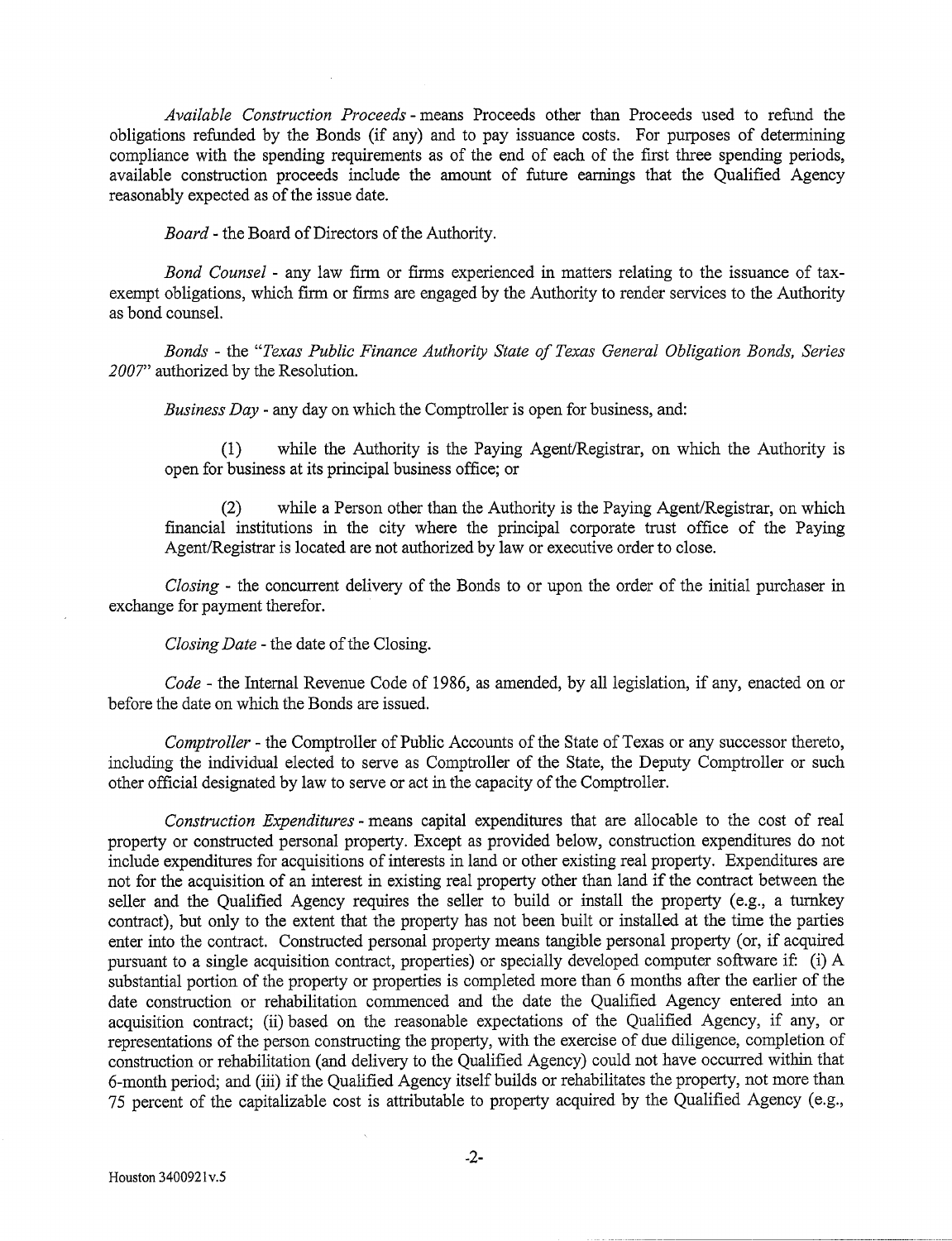components, raw materials, and other supplies). Specially developed computer software means any programs or routines used to cause a computer to perform a desired task or set of tasks, and the documentation required to describe and maintain those programs, provided that the software is specially developed and is functionally related and subordinate to real property or other constructed personal property.

*Costs of Issuance* - the "costs of issuance," as provided in the Authorizing Law and defined in the Resolution, incurred in connection with the issuance of the Bonds.

*Disbursement Certificate* - a certificate of the Authorized Agency Representative for the disbursement of funds from the appropriate account of the Project Fund, in substantially the form of Exhibit D of this Financing Agreement.

*Disclosure Documents-* collectively, the Preliminary Official Statement, the Official Statement and any amendments thereto.

*Event of Taxability* - any act or omission that could adversely cause any amount payable with respect to any of the Bonds, which is treated as interest under the Code, not to be excludable under Section 103(a) of the Code from the gross income of the owner of the Bond.

*Executive Director* - the executive director of the Authority, or any member of the staff of the Authority authorized by the Board to perform the duties of the executive director.

*Facility Contract* - any contract, entered into by the Qualified Agency after the effective date of this Financing Agreement, for the design, engineering, acquisition, construction, equipping, repair, or renovation of any facilities financed for the Qualified Agency in whole or part with proceeds of the Bonds.

*Financing Agreement-* this Financing Agreement, and any amendments hereto.

*Gross Proceeds-* means any Proceeds and any Replacement Proceeds.

*Interest and Sinking Fund* - the fund by that name created pursuant to Section 4.01 of the Resolution for the purpose of paying Bond Obligations.

*Interest Payment Date - each April 1 and October 1, commencing April, 2008, as the dates on* which interest on the Bonds shall be paid semiannually.

*Investment Proceeds* - means any amounts actually or constructively received from investing Proceeds.

*Legislative Budget Board-* the joint committee of the Legislature that develops recommendations for legislative appropriations for the state agencies.

*Legislature-* the Legislature of the State.

*Memorandum-* the Memorandum of Understanding, dated as of January 1, 2003, between the Authority and the Qualified Agency, and any amendments thereto.

*Official Statement* - the final official statement authorized by the Authority to be used in connection with the sale of the Bonds.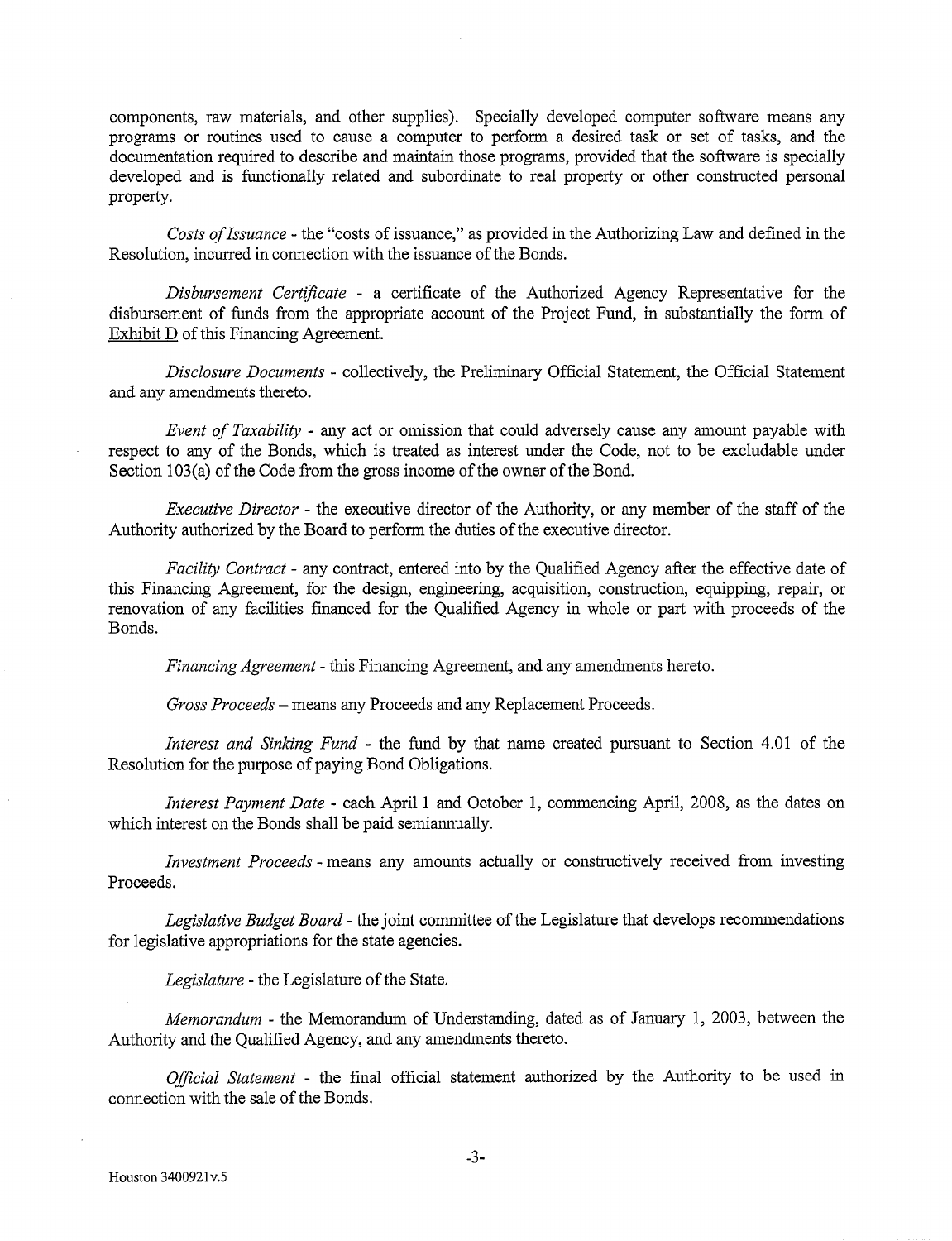*Plans and Specifications-* the plans and specifications for the Project Component(s), as amended or supplemented.

*Preliminary Official Statement* - the preliminary official statement approved by the Board and distributed in connection with the offering for sale of the Bonds.

*Proceeds* - means any Sale Proceeds and Investment Proceeds of the Bonds which are attributable to financing the Project.

*Project-* collectively, the Project Components.

*Project Completion Amount-* the aggregate amount of the cost of all of the Project Components, as set forth in Exhibit A to this Financing Agreement.

*Project Completion Certificate* - a certificate of an Authorized Agency Representative delivered on behalf of the Qualified Agency, pursuant to this Financing Agreement, to the effect that the Project has been completed (or that no further Bond proceeds are required for the payment of Project Costs), in substantially the form set forth in  $Exhibit F$  to this Financing Agreement.

*Project Completion Date* - the date that the Project is completed, as certified in the Project Completion Certificate.

*Project Completion Schedule* - the schedule projecting the rate of expenditure of proceeds of the Bonds for the payment of Project Costs which is set forth in Exhibit B to this Financing Agreement.

*Project Component* - each respective item (or part of an item) in the Appropriation Act that has been approved to be financed with proceeds of the Bonds, as described in Exhibit A to this Financing Agreement.

*Project Costs-* any costs associated with the Project that are authorized under the Authorizing Law to be paid with proceeds of the Bonds.

*Project Financing Documents* - collectively, all documents furnished by the Qualified Agency to the Authority in connection with the fmancing of the Project and issuance of the Bonds, including (without limitation) the Memorandum, the Request for Financing, this Financing Agreement, each Disbursement Certificate, any Project Substitution Certificate, and the Project Completion Certificate.

*Project Fund-* the fund by that name and any other project fund created pursuant to Section 4.01 of the Resolution.

*Project Substitution Certificate* - a certificate of an Authorized Agency Representative to the effect that a Project Component is to be substituted with another authorized project, in substantially the form set forth in Exhibit G to this Financing Agreement.

*Qualified Agency*- the "Qualified Agency" as defined in the preamble of this Financing Agreement or any successor thereto.

*Regulations* - means the applicable proposed, temporary or fmal Treasury Regulations promulgated under the Code or, to the extent applicable to the Code, under the Internal Revenue Code of 1954, as such regulations may be amended or supplemented from time to time.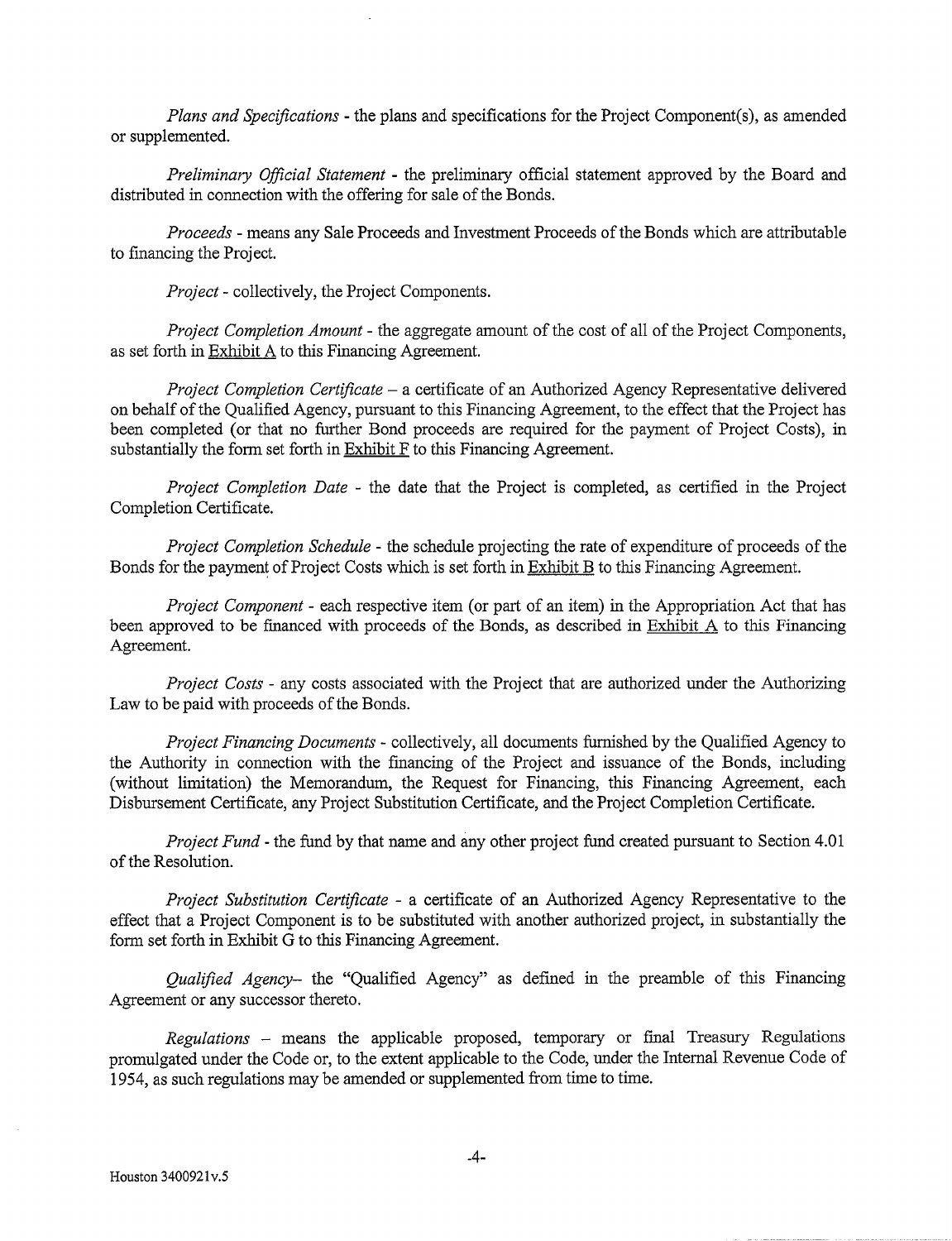*Replacement Proceeds-* has the meaning set forth in Section 1.148-l(c) of the Regulations and generally includes amounts that have a sufficiently direct nexus to the Bonds or to the governmental purpose of the Bonds to conclude that the amounts would have been used for that governmental purpose if the proceeds of the Bonds were not used or to be used for that governmental purpose. For this purpose, the mere availability or preliminary earmarking of amounts for a governmental purpose does not in itself establish a sufficient nexus to cause those amounts to be replacement proceeds. Replacement proceeds include, but are not limited to, sinking funds and pledged funds.

*Request for Financing* - the letter or other communication from the Qualified Agency to the Authority requesting financing for the Project, and any supplements thereto.

*Resolution* - the resolution of the Authority adopted on October 4, 2007 pursuant to which the Bonds are authorized to be issued, and any amendments and supplements thereto.

*Sale Proceeds-* has the meaning set forth in Section 1.148-1 (b) of the Regulations and generally consists of any amounts actually or constructively received from the sale (or other disposition) of any Bond, including amounts used to pay underwriters' discount or compensation and accrued interest other than pre-issuance accrued interest. Sale Proceeds also include amounts from the sale of a right that is associated with any Bond and is described in Section  $1.148-4(b)(4)$  of the Regulations.

*State* - the State of Texas.

## SECTION 1.02 General Rules of Construction.

(a) A capitalized term used in this Financing Agreement that is not defined herein and that is defined in the Resolution shall have the meaning assigned to it in the Resolution.

(b) Whenever in this Financing Agreement the context requires:

- (I) a reference to the singular number includes the plural and vice versa; and
- (2) a word denoting gender includes the masculme, feminine, and neuter.

(c) The table of contents and the titles given to any article or section of this Financing Agreement are for convenience only and are not intended to modify the article or section.

SECTION 1.03 Preamble.

The statements and findings in the preamble of this Financing Agreement are hereby adopted and made a part of the Financing Agreement.

## **ARTICLE IT**

## **GENERAL REPRESENTATIONS AND WARRANTIES**

## SECTION 2.01 General Representations and Warranties of Authority.

The Authority represents and warrants as follows:

(1) the Authority is a validly existing agency of the State authorized to operate under the Texas Public Finance Authority Act, Chapter 1232, Texas Government Code, as amended;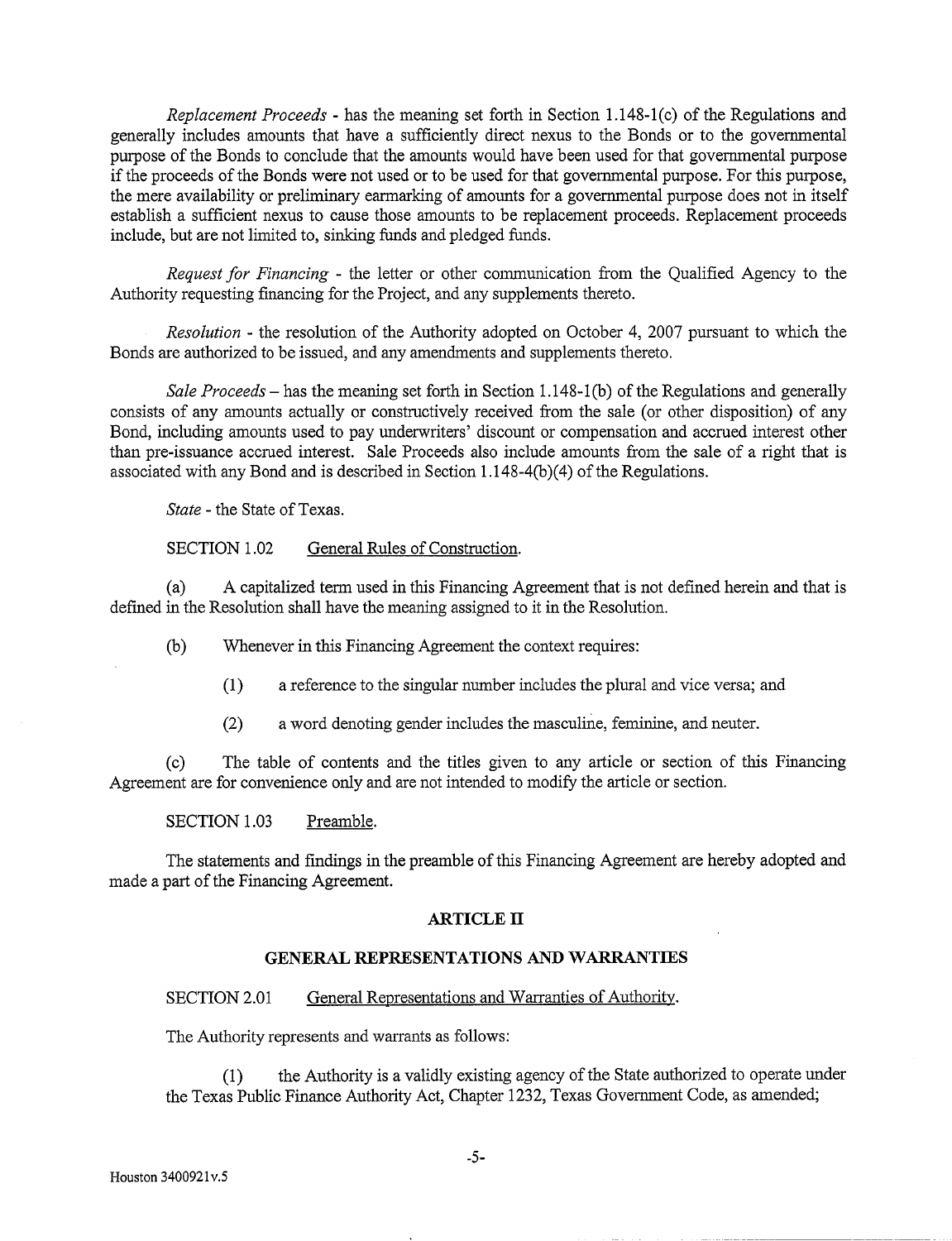(2) the Authority has full power and authority to execute and deliver this Financing Agreement, perform its obligations thereunder, and carry out the transactions contemplated hereby;

(3) the Authority has duly authorized the execution and delivery of this Financing Agreement and the performance of its obligations thereunder;

(4) the execution and delivery of this Financing Agreement, the consummation of the transactions contemplated hereby, the performance of its obligations hereunder, and the compliance with the tenns hereof by the Authority will not conflict with, or constitute a default under, any law (including administrative rule), judgment, decree, order, pennit, license, agreement, mortgage, lease, or other instrument to which the Authority is subject or by which it is bound;

(5) the Authority has full power and authority to issue the Bonds, to cause funds to be made available to finance the Project in accordance with the Resolution and this Financing Agreement and to perform its obligations under the Resolution;

(6) the Resolution has been duly adopted by the Authority, is in full force and effect, and constitutes the legal, valid, and binding act of the Authority; and

this Financing Agreement, when duly executed and delivered by the Authority, will constitute a legal, valid, and binding obligation of the Authority.

SECTION 2.02 General Representations and Warranties of Qualified Agency.

The Qualified Agency represents and warrants, as follows:

(1) the Qualified Agency is a validly existing agency of the State authorized to operate under the Agency Act;

(2) the Qualified Agency has full power and authority to execute and deliver the Project Financing Documents, perform its obligations thereunder, and carry out the transactions contemplated thereby;

(3) the Qualified Agency has duly authorized the execution and delivery of the Project Financing Documents and the performance of its obligations thereunder;

(4) the execution and delivery of the Project Financing Documents, the consummation of the transactions contemplated thereby, the perfonnance of its obligations thereunder, and the compliance with the terms thereof by the Qualified Agency will not conflict with, or constitute a default under, any law (including administrative rule), judgment, decree, order, pennit, license, agreement, mortgage, lease, or other instrument to which the Qualified Agency is subject or by which the Qualified Agency or any of its property are bound;

(5) the Qualified Agency is not in violation of any law, which violation could adversely affect the consummation of the transactions contemplated by the Project Financing Documents; and

-------------------- ----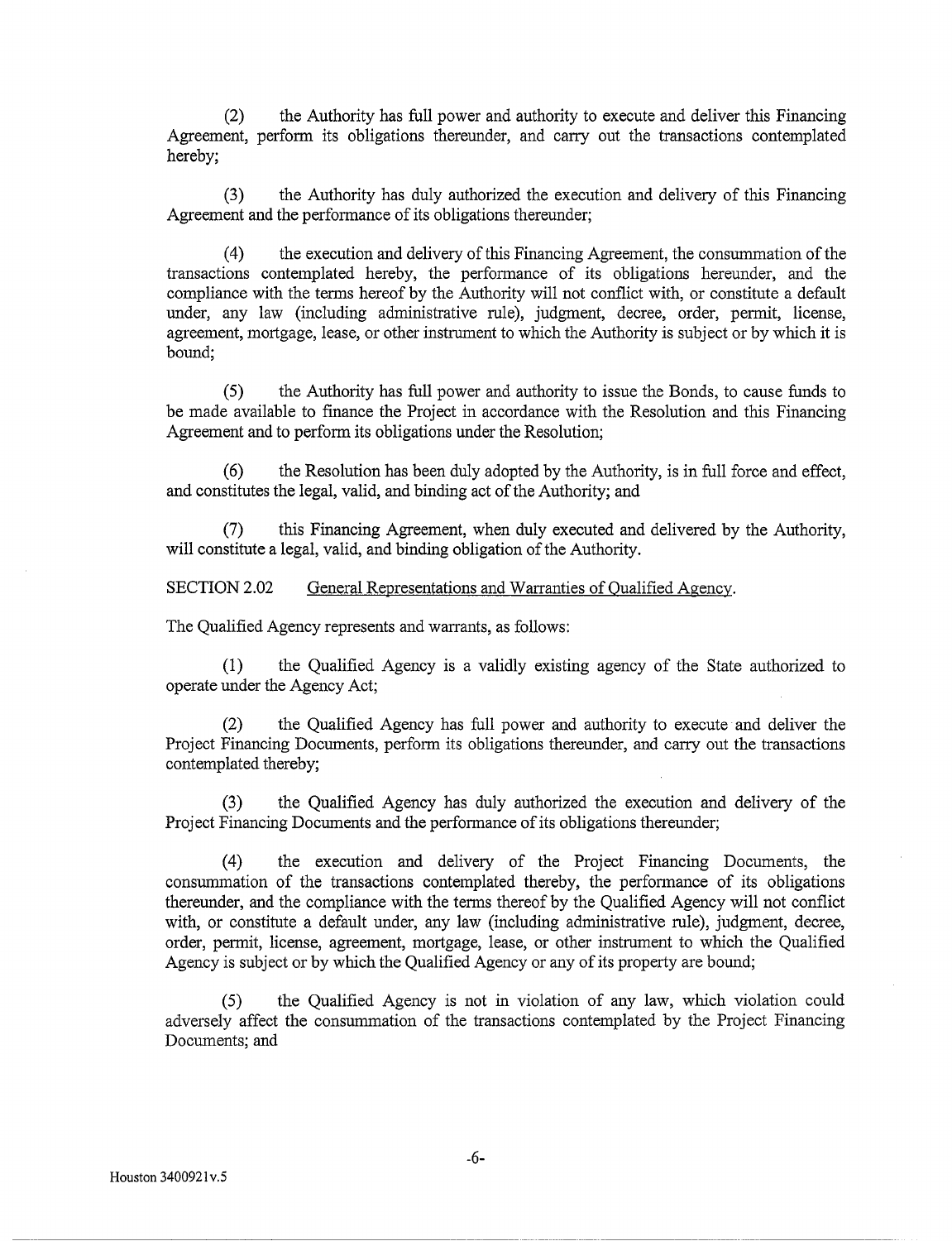(6) the Project Financing Documents, when duly executed and delivered by the Qualified Agency, as appropriate, will constitute legal, valid, and binding obligations of the Qualified Agency.

#### **ARTICLElll**

#### **THE PROJECT**

#### SECTION 3.01 Authorization for Project.

(a) The Qualified Agency represents that the Project has been authorized by the Appropriation Act or other statute and that all of the Project Costs to be paid with proceeds of the Bonds will be incurred for the acquisition, construction, equipping, major repair, or renovation of facilities and will otherwise be lawful expenditures of the Qualified Agency.

(b) The Qualified Agency represents that the description of each Project Component set forth in Exhibit A to this Financing Agreement is accurate.

(c) The Qualified Agency represents that it has submitted specific plans for the Project to the Legislative Budget Board and, if required by the Appropriation Act, such plans have been approved by the Legislative Budget Board.

## SECTION 3.02 Plans and Specifications.

(a) The Qualified Agency shall cause the Plans and Specifications to be prepared and shall maintain the Plans and Specifications with its official records.

(b) The Authority and its authorized agents may inspect the Plans and Specifications at reasonable times.

## SECTION 3.03 Project Completion Schedule.

(a) As of the Closing Date, the Qualified Agency reasonably expects that the Project Completion Amount will be expended within the time periods set forth in Exhibit B hereto. The Qualified Agency represents that it is not aware of any fact or circumstance that could cause the entire Project Completion Amount not to be expended as set forth in the Project Completion Schedule, as amended from time to time.

(b) Upon becoming aware of any circumstances that will result in a deviation from  $Exhibit B$ hereto of the lesser of 10 percent or \$1,000,000, the Qualified Agency shall notify the Executive Director of the amount and nature of such deviation.

(c) Upon becoming aware of any circumstances that will result in the expenditure for Project Costs in any "Expenditure Period" (as set forth in Exhibit B hereto) of an aggregate amount that is less than the amount set forth in Exhibit B hereto for such Expenditure Period, the Qualified Agency shall notify the Executive Director of (1) such aggregate expenditure amount, and (2) the reason(s) that such expenditure amount will be less than the amount set forth in Exhibit B hereto.

SECTION 3.04 Construction and Acquisition of Project.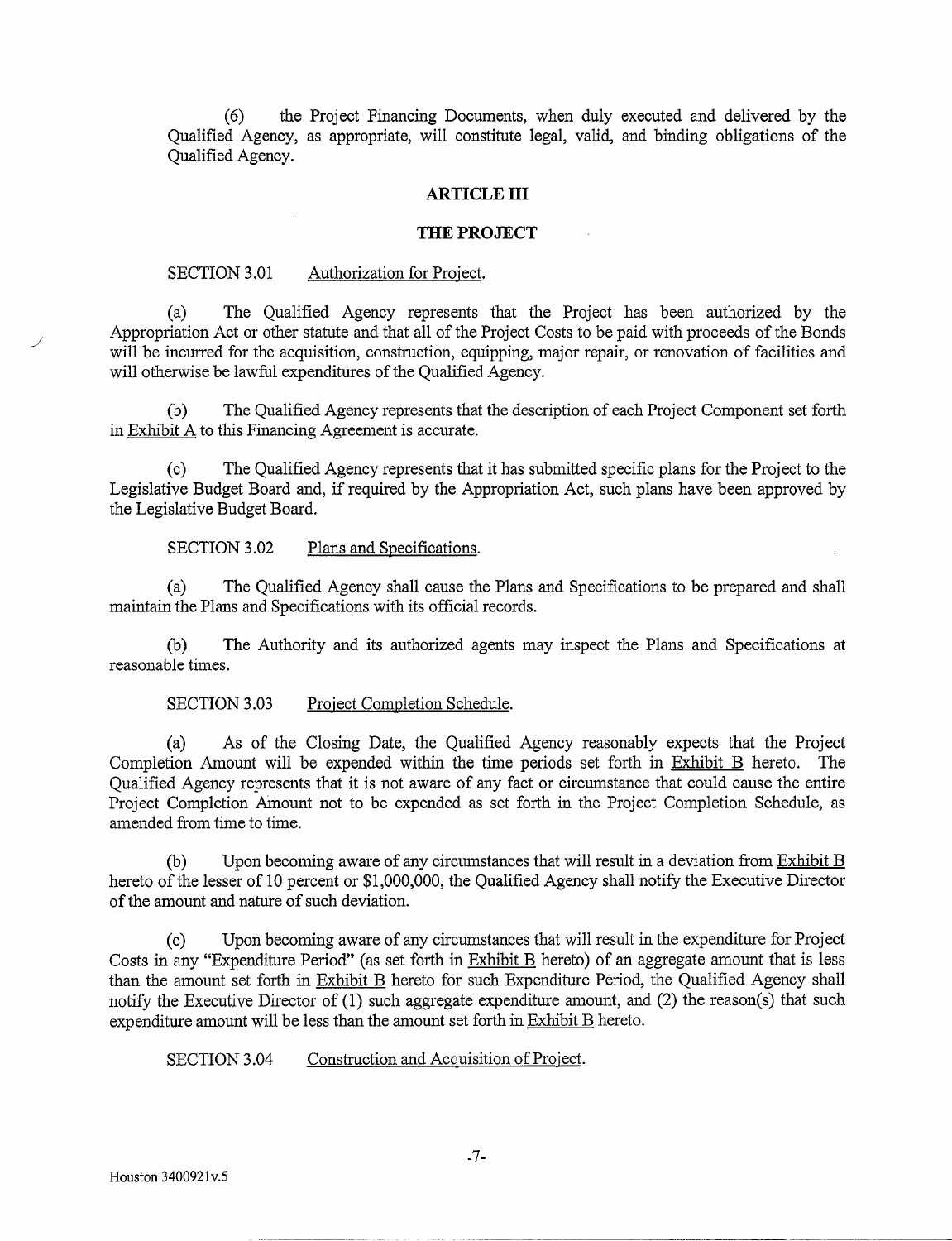(a) The Qualified Agency shall cause the acquisition, construction, equipping, repair, and/or renovation of the Project to be completed with due diligence substantially in accordance with the Plans and Specifications and in a good and workman-like manner.

The Qualified Agency represents that at least 95 percent of the Project Completion Amount will be expended to pay Project Costs constituting expenditures for the acquisition, construction, reconstruction, or rehabilitation of the Project.

(c) The Qualified Agency may shift its use of proceeds among Project Components to the extent permitted by law so long as such shift of use does not constitute an Event of Taxability. The Authority may require the Qualified Agency to obtain an opinion of Bond Counsel regarding taxability.

SECTION 3.05 Licenses and Permits.

The Qualified Agency represents that it has obtained all necessary licenses, permits, and other governmental approvals necessary to complete the Project, except for those (if any) described in Exhibit C to this Financing Agreement.

SECTION 3.06 Disbursements from Project Fund.

(a) The Qualified Agency may cause disbursements to be made from the Project Fund in accordance with contracts for the Project and with this Financing Agreement and the Resolution.

(b) The Qualified Agency acknowledges that the Project Fund may be applied in accordance with the Resolution for purposes other than the payment of Project Costs.

The Qualified Agency acknowledges and agrees that interest earned in funds contained in the Project Fund may be used to pay interest payments, if any, on the Bonds.

(d) To obtain a disbursement of funds from the Project Fund for the payment of Project Costs, the Qualified Agency shall submit to the Authority, not later than the Business Day immediately preceding the disbursement date, a properly completed Disbursement Certificate. Subject to Subsection (e) of this Section 3.06, upon determining that the submitted Disbursement Certificate has been properly completed, the Executive Director shall cause the Comptroller to transfer funds in the Project Fund to the appropriate fund(s) of the Qualified Agency in the amount(s) set forth in the Disbursement Certificate. The Qualified Agency shall apply the funds so transferred to the payment of Project Costs.

(e) Disbursements from the Project Fund for the payment of Project Costs shall not exceed, in the aggregate, the Project Completion Amount without the prior approval of the Executive Director (which approval shall be based on availability of funds and legal authorization).

(f) In the event that the Authority determines that the Qualified Agency has breached any material representation, warranty, or agreement in this Financing Agreement, the Authority, in its discretion, may suspend further disbursement of funds from the Project Fund if it is advised in writing by the Texas Attorney General that (1) such suspension is lawful, and (2) such breach constitutes a breach of this Financing Agreement and such suspension may commence not sooner than the 30th day after the date of delivery to an Authorized Agency Representative of notice of such suspension, and may continue until such breach is cured or is waived by the Executive Director. If such breach is not cured or waived within 90 days after the date such suspension commenced, the Authority may apply any remaining funds in the Project Fund allocated to the payment of Project Costs in the manner permitted by the Resolution and law.

--- ------ ------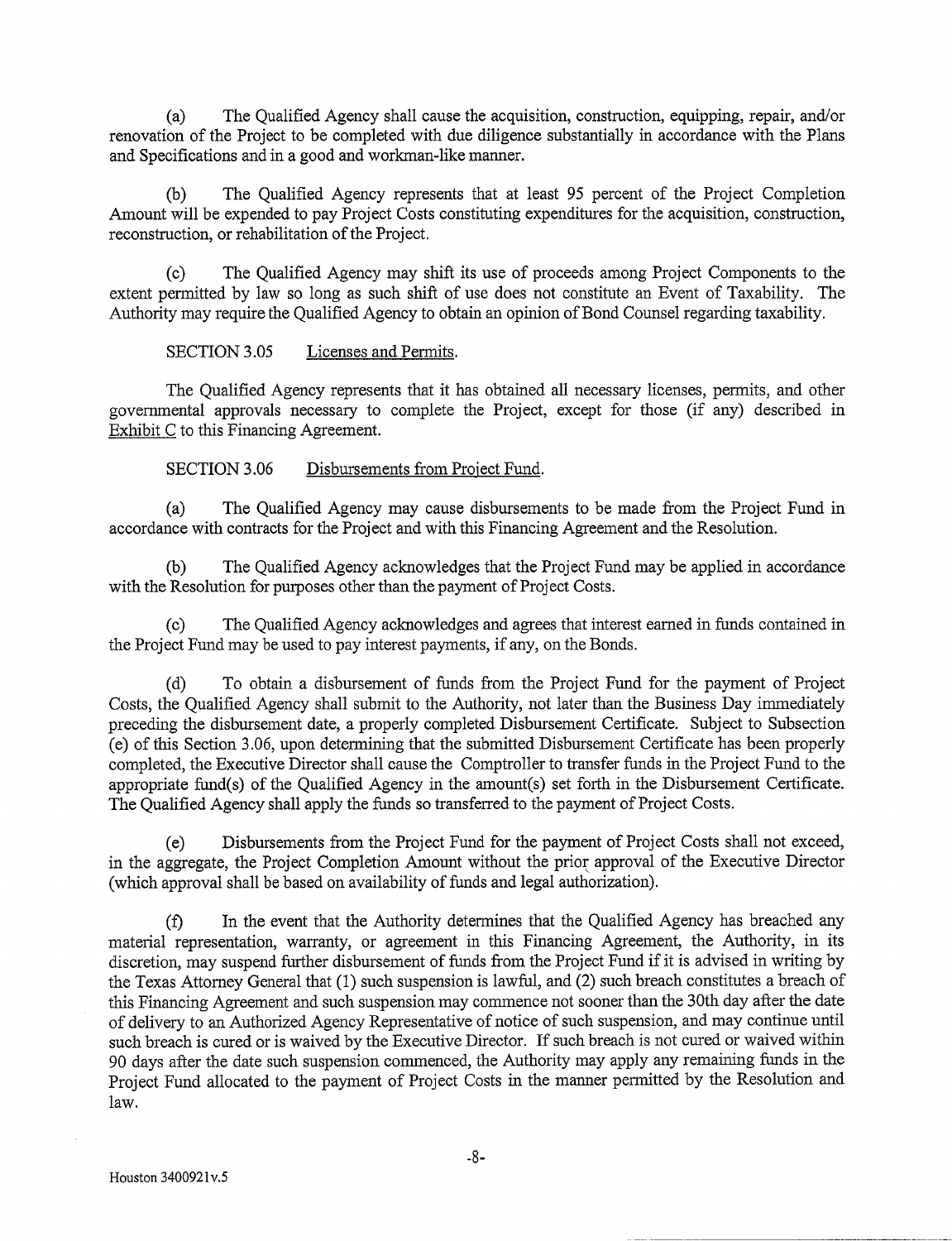(g) To the extent required by law, the Qualified Agency has submitted a master plan for construction of its facilities and shall periodically revise the master plan in accordance with such law.

SECTION 3.07 Status Reports.

Not later than the 15th day of each month, through the month following the month in which the Project Completion Date occurs, the Qualified Agency shall prepare and deliver to the Executive Director a status report, containing the information set forth in Exhibit E to this Financing Agreement, covering the preceding calendar month. At other times (whether before or after the Project Completion Date), the Qualified Agency shall provide the Executive Director, upon request, with any information available to the Qualified Agency regarding the expenditure of funds disbursed to the Qualified Agency from the Project Fund or the condition or use of the Project.

SECTION 3.08 Inspection of Project.

The Authority and its authorized agents, at reasonable times before and after completion of the Project, may enter on and inspect the Project and examine any records of the Qualified Agency relating to the Project.

SECTION 3.09 Completion of Project.

Upon the completion of the Project (or when no further proceeds of the Bonds are to be expended for Project Costs), the Qualified Agency shall deliver to the Executive Director a properly completed Project Completion Certificate.

SECTION 3.10 Use of Project.

(a) The Qualified Agency may use the Project for any lawful purpose so long as such use does not constitute an Event of Taxability.

(b) The Qualified Agency shall not lease any part of the Project to, or permit any part of the Project to be operated or otherwise used by, an entity other than an agency or political subdivision of the State without the prior approval of the Executive Director. The Authority shall direct the Executive Director to approve any proposed arrangement for use of the Project (or a part thereof) by a nongovernmental entity upon obtaining an opinion of Bond Counsel to the effect that such arrangement will not constitute an Event of Taxability. Any agreement or understanding that allows any other agency or political subdivision of the State to use all or any portion of the Project shall limit such use in a manner sufficient to prevent an Event of Taxability.

SECTION 3.11 Authority Not Responsible for Project.

(a) The Authority has no responsibility for the acquisition, construction, equipping, repair, or renovation of the Project or for the operation or maintenance of the Project.

(b) If the amounts in Project Fund are insufficient for the payment of all of the Project Costs, the Authority is not responsible for the payment of any Project Costs that cannot be paid from the Project Fund.

--------~----··----~---------~--- ·-- ·-·---- --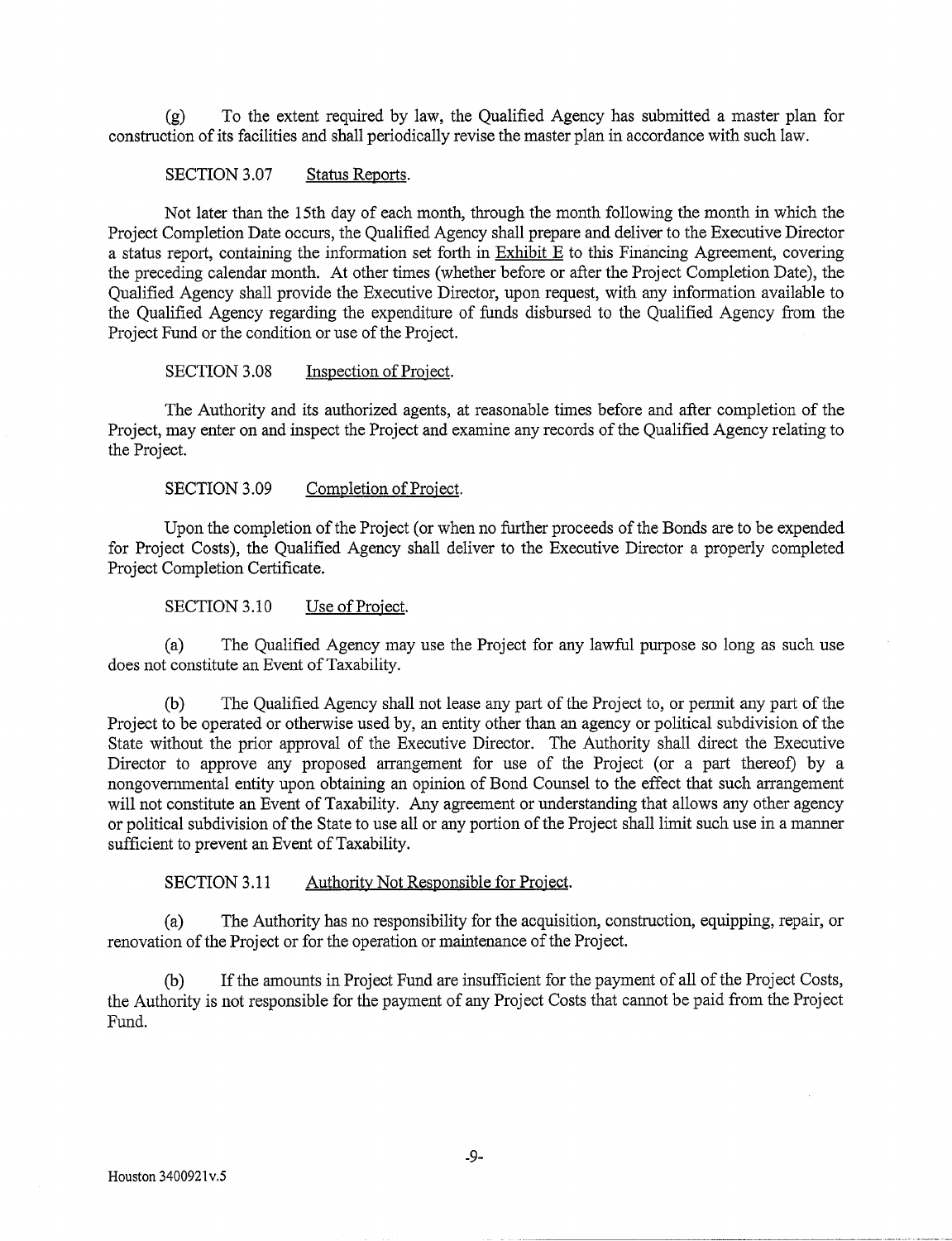#### SECTION 3.12 Necessity for Project.

The Qualified Agency represents to the Authority that, as of the Closing Date:

(a) the provision of the Project in accordance with the Project Completion Schedule is necessary in order for the Qualified Agency to effectively carry out its lawful duties and functions; and

(b) for any construction Project, the Qualified Agency expects that it will use the Project for the purposes for which it is designed for the entire useful economic life of the Project as long as any of the Bonds are outstanding.

#### **ARTICLE IV**

## **THE BONDS**

SECTION 4.01 Issuance of the Bonds.

The Authority shall use its best efforts to issue and sell the Bonds in an amount that is sufficient for the Project Completion Amount to be made available in the Project Fund for the payment of the Project Costs.

#### SECTION 4.02 Cooperation by Oualified Agency.

The Qualified Agency shall take the action(s), enter into the agreement(s), provide the certification(s) contemplated by this Financing Agreement, and otherwise cooperate with the Authority and its agents, to effect the lawful issuance and administration of the Bonds under this Financing Agreement.

SECTION 4.03 Maintaining Tax-Exempt Status of the Bonds.

The Qualified Agency will not take, or omit to take, any action that will adversely affect the exclusion from gross income for federal income tax purposes of interest paid on the Bonds, and, in the event of such action or omission, it will use all reasonable efforts to cure the effect of such action or omission. With the intent not to limit the generality of the foregoing, the Qualified Agency covenants and agrees that it will comply with the covenants set forth below prior to the final maturity of the Bonds, unless it has received a written opinion of nationally recognized bond counsel to the effect that failure to comply with such covenant will not adversely affect the excludability of interest on any Bond from the gross income for federal income tax purposes.

(a) No Private Payments. No portion of the payment of the debt service on the Bonds will be directly or indirectly derived from payments (whether or not to the Qualified Agency or any related party) in respect of property, or borrowed money, used or to be used for a private business use. Furthermore, no portion of the payment of the debt service on the Bonds will be directly or indirectly secured by any interest in property used or to be used for a private business use or payments in respect of property used or to be used for a private business use. The Qualified Agency will not impose or accept, directly or indirectly, any charge or other payment with respect to any Proceeds used in any trade or business of a nongovernmental person. For purposes of determining use of Proceeds, the Qualified Agency will apply the rules set forth in Section 4.03(b) below.

No Private Use. The Qualified Agency will not use or permit any of the Proceeds of the Bonds to be used, directly or indirectly, in any trade or business of a nongovernmental person.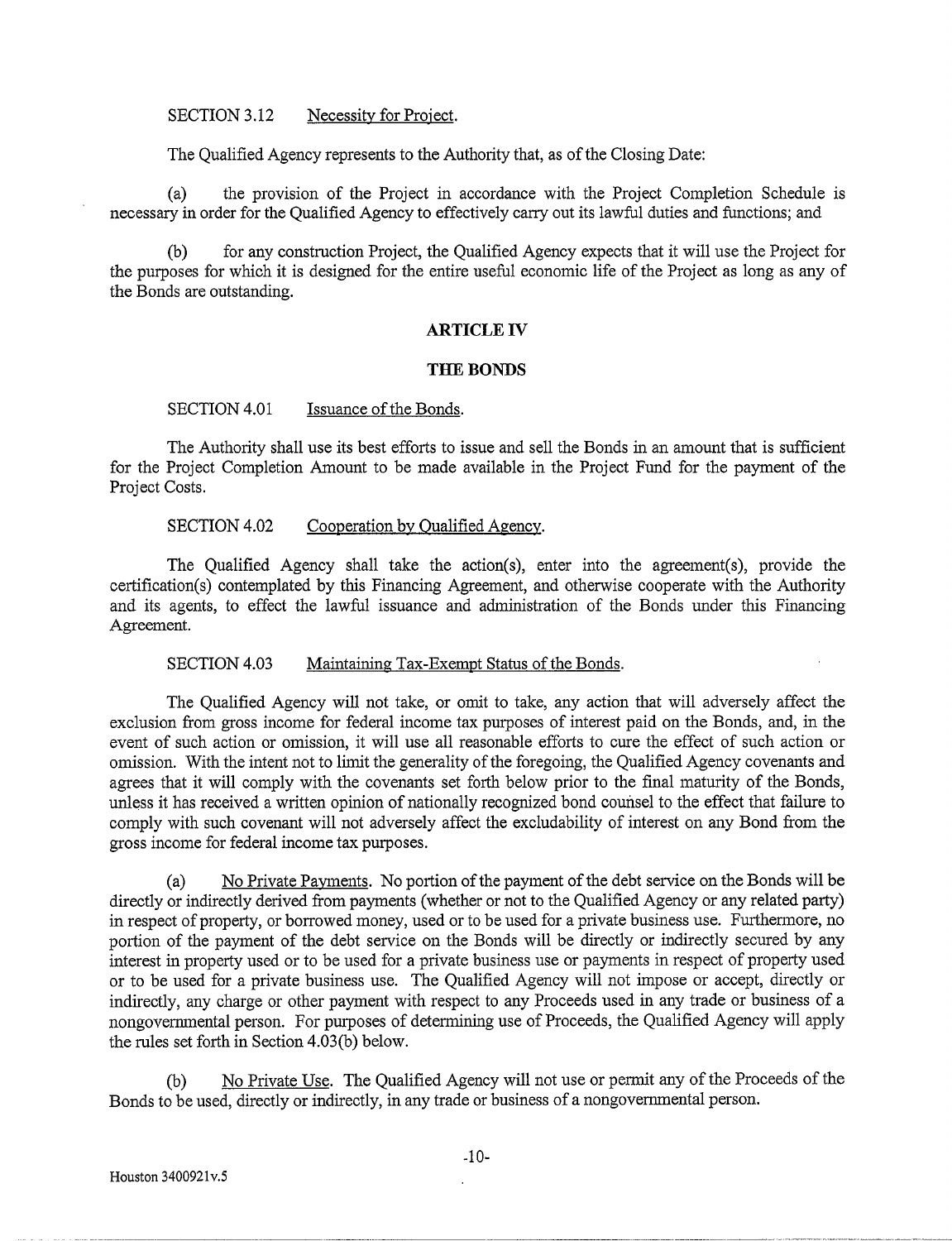(i) For purposes of determining use, the Qualified Agency will apply rules set forth in applicable Regulations and Revenue Procedures promulgated by the Internal Revenue Service, including, among others, the following rules: (A) Any activity carried on by a person other than a natural person or a state or local governmental unit will be treated as a trade or business of a nongovernmental person; (B) the use of all or any portion of the Project is treated as the direct use of proceeds; (C) a nongovernmental person will be treated as a private business user of Proceeds of the Bonds as a result of ownership, actual or beneficial use of the Proceeds pursuant to a lease, or a management or incentive payment contract, or certain other arrangements such as a take-orpay or other output-type contract; and (D) use in a trade or business exists if a nongovernmental person has any special legal entitlement to use directly or indirectly all or any portion of the Project.

(ii) In the case of any portion of the Project that is not available for use by the general public, the Qualified Agency will not permit any special economic benefit to be provided to any nongovernmental person. In determining whether there is a special economic benefit the following factors will be taken into account: (A) whether the portion of the Project in question is functionally related or physically proximate to property used in the trade or business of a nongovernmental person; (B) whether only a small number of nongovernmental persons receive the special economic benefit; and (C) whether the cost of the portion of the Project in question is treated as depreciable for federal income tax purposes by any nongovernmental person.

(iii) For purposes of this section, a management contract is a management, service, or incentive payment contract between a governmental person and a service provider under which the service provider provides services involving all, a portion of, or any function of, the Project. The following arrangements generally are not treated as management contracts that give rise to private business use: (A) contracts for services that are solely incidental to the primary governmental function or functions of all or a portion of the Project in question (for example, contracts for janitorial, office equipment repair, hospital billing, or similar services); (B) a contract to provide for the operation of a facility or system of facilities that consists predominantly of public utility property, if the only compensation is the reimbursement of actual and direct expenses of the service provider and reasonable administrative overhead expenses of the service provider; (C) a contract to provide for services, if the only compensation is the reimbursement of the service provider for actual and direct expenses paid by the service provider to unrelated parties.

(c) Loans of Sale Proceeds. No portion of the Proceeds of the Bonds will be directly or indirectly used to make or finance a loan to any person other than a state or local governmental unit. For purposes of the foregoing covenant, Proceeds are considered to be "loaned" to a person or entity if (1) all or any portion of the Project is sold or leased to such person or entity in a transaction which creates a debt for federal income tax purposes, (2) capacity in or service from all or any portion of the Project is committed to such person or entity under a take-or-pay, output, or similar contract or arrangement, or (3) indirect benefits, or burdens and benefits of ownership, of such Proceeds or all or any portion of the Project are otherwise transferred in a transaction which is the economic equivalent of a loan.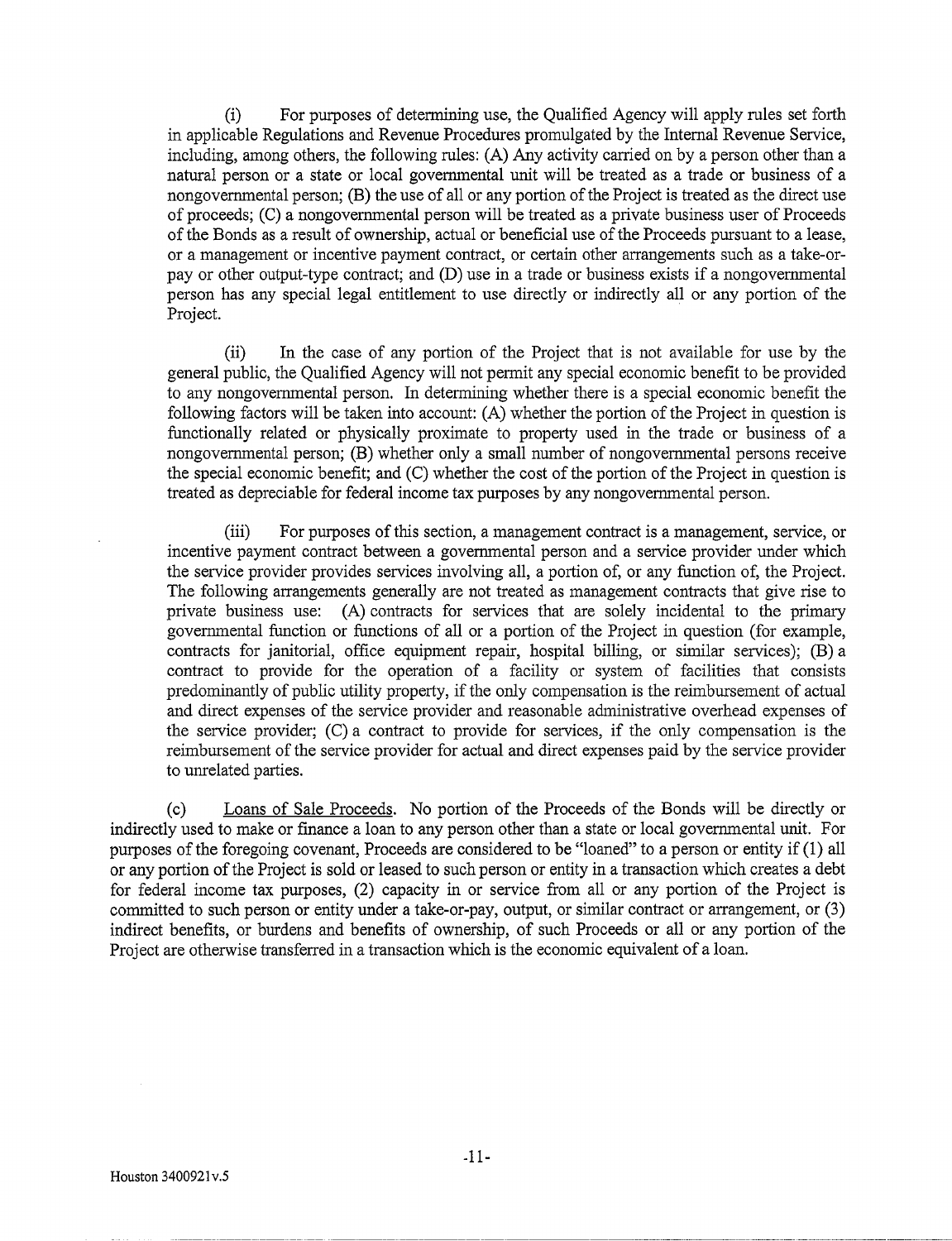## SECTION 4.04 Arbitrage Rebate.

(a) The Qualified Agency shall timely take such lawful action as requested by the Executive Director to avoid or mitigate the obligation to make payments to the United States government under section 148(f) of the Code, unless an Authorized Agency Representative certifies to the Authority that the requested action is not practicable.

(b) If the Qualified Agency fails to cause Bond Proceeds to be expended within the time periods set forth in the Project Completion Schedule, the Executive Director may inquire as to the nature of such failure and the extent to which it is expected to continue.

(c) The Qualified Agency reasonably expects to use at least seventy-five percent (75%) of the "available construction proceeds" of the Bonds for "construction expenditures," as such terms are defined in Treasury Regulation 1.148-7(f). The Qualified Agency shall use its best efforts to expend all funds necessary to complete its Project within the two-year expenditure period set forth in section  $148(f)(4)(C)$  of the Code as follows: (i) 10 percent of the funds within the 6-month period beginning on the date the Bonds are issued; (ii) 45 percent of the funds within the 1-year period beginning on such date; (iii) 75 percent of such funds within the 18-month period beginning of such date; and (iv) 100 percent of such funds within the 2-year period beginning on such date. If a portion of the Project Completion Amount will remain unexpended as of the close of the two-year period beginning with the Closing Date (or such other period as specified by the Executive Director), the Qualified Agency, not later than the close of such period, shall notify the Executive Director of the amount of such unexpended funds and the purpose( s) for which such funds are being retained in the Project Fund after such period.

SECTION 4.05 Disclosure Documents.

(a) The Qualified Agency shall provide the Authority, promptly upon request, with available information relating to the Qualified Agency or the Project that the Executive Director determines appropriate for inclusion in the Disclosure Documents. The Qualified Agency authorizes the Authority to include any such information in the Disclosure Documents.

(b) The Qualified Agency shall provide the Authority with certification of an Authorized Agency Representative to the effect that the infonnation contained in the Disclosure Documents provided by the Qualified Agency is accurate and does not omit any information necessary to make the information provided not misleading.

(c) The Qualified Agency authorizes the Authority and any offeree or purchaser of the Bonds to rely on the information and certifications provided by the Qualified Agency under this section. The Bonds will not be issued unless the information and certifications requested under this section have been provided by the Qualified Agency.

## **ARTICLEV**

## **PARTICULAR AGREEMENTS**

## SECTION 5.01 Recordkeeping.

The Executive Director shall retain, as official records of the Authority, all Disbursement Certificates, the Project Completion Certificate, all Project Substitution Certificates, if any, and all Project status reports submitted by the Qualified Agency pursuant to this Financing Agreement.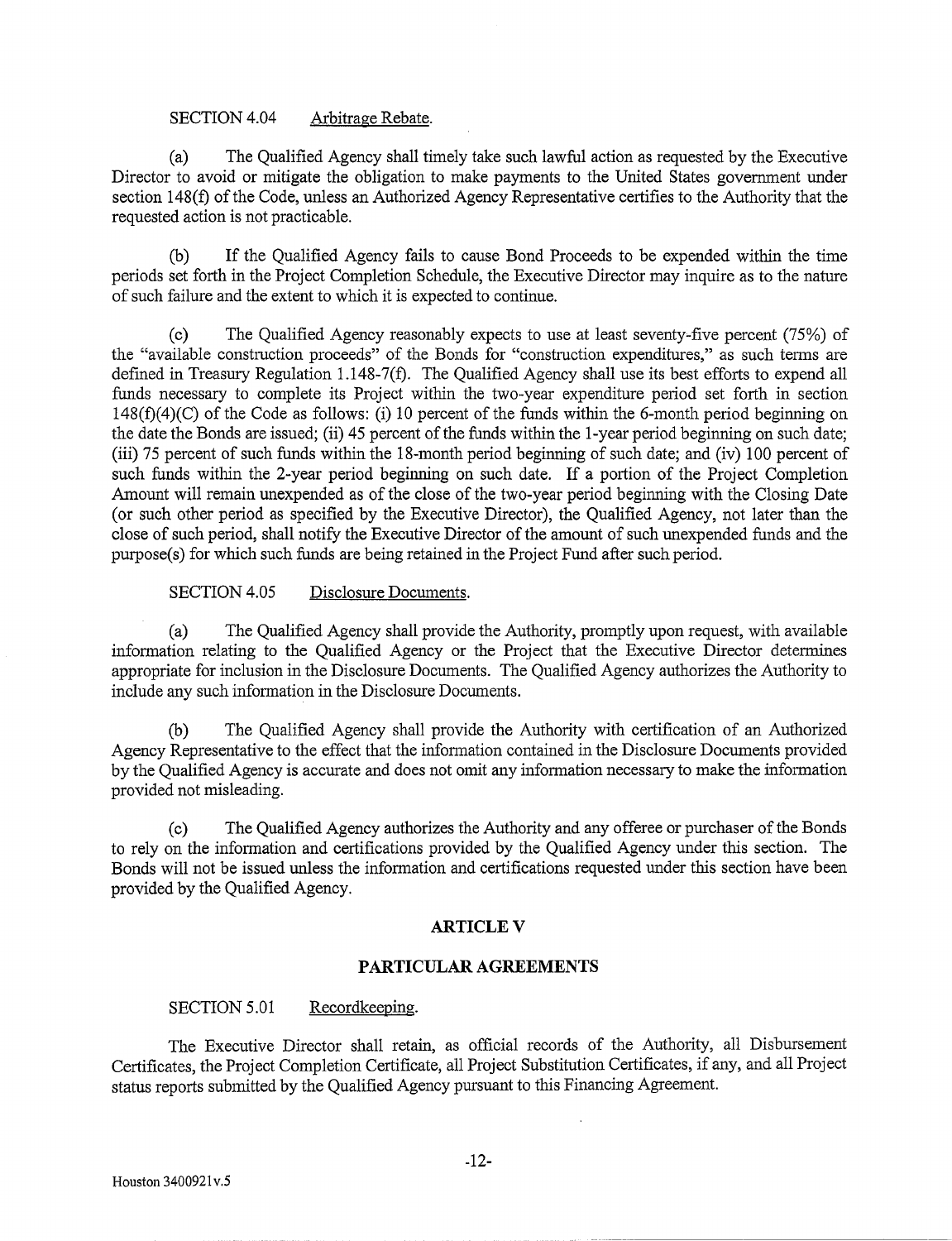## SECTION 5.02 Indemnification of Qualified Agency.

The Qualified Agency represents that, subject to applicable law, it intends that each Facility Contract providing for payment of goods or services exceeding \$25,000 will require indemnification of the Qualified Agency. The Qualified Agency will be provided with insurance, a surety bond, or other form of financial assurance, from a financially sound provider that assures performance under such Facility Contract with respect to such indemnification, unless the Qualified Agency determines that such financial assurance is not necessary or is required in a reduced amount.

## SECTION 5.03 Availability of Other Funding.

As of the Closing Date, the Qualified Agency represents that no funds (other than funds derived from Bond proceeds) have been appropriated to the Qualified Agency for the biennium in which the Bonds are issued for application to the payment of Project Costs that are to be paid with the proceeds of the Bonds. It is understood and agreed, however, that the Qualified Agency may apply funds other than Bond proceeds for payment of Project Costs in compliance with applicable law.

## SECTION 5.04 Real Property.

The Qualified Agency represents that, subject to applicable law, it does not intend to acquire real property at a purchase price in excess of \$25,000 unless:

(1) such property is suitable for the Qualified Agency's intended use and has no defect or condition (including, without limitation, pollution or hazardous waste defects) that would jeopardize such use; or

(2) the Qualified Agency determines that, notwithstanding such nonsuitability, defect, or condition (as applicable), such acquisition is appropriate.

## SECTION 5.05 Title Insurance.

The Qualified Agency represents that, subject to applicable law, it does not intend to acquire any real property at a purchase price in excess of \$25,000 unless:

(1) the Qualified Agency' title to such property is insured by title insurance in an amount not less than the purchase price paid by the Qualified Agency, subject to standard printed exceptions, with only those changes thereto normally required by a prudent purchaser; or

(2) the Qualified Agency determines that the acquisition of such real property without such title insurance is appropriate.

## SECTION 5.06 Project Design.

The Qualified Agency represents that the Project has been (or will be) designed to satisfy all of the purposes that the Qualified Agency intends the Project to serve, and that the Qualified Agency has used (or will use) all reasonable efforts to design the Project so that the Project will be provided, and can be operated, at such reasonable cost as is consistent with applicable legal requirements and the sound business judgment of the Qualified Agency.

--- ·-·----·-----·-··-----··-·-----------~~-------~----·-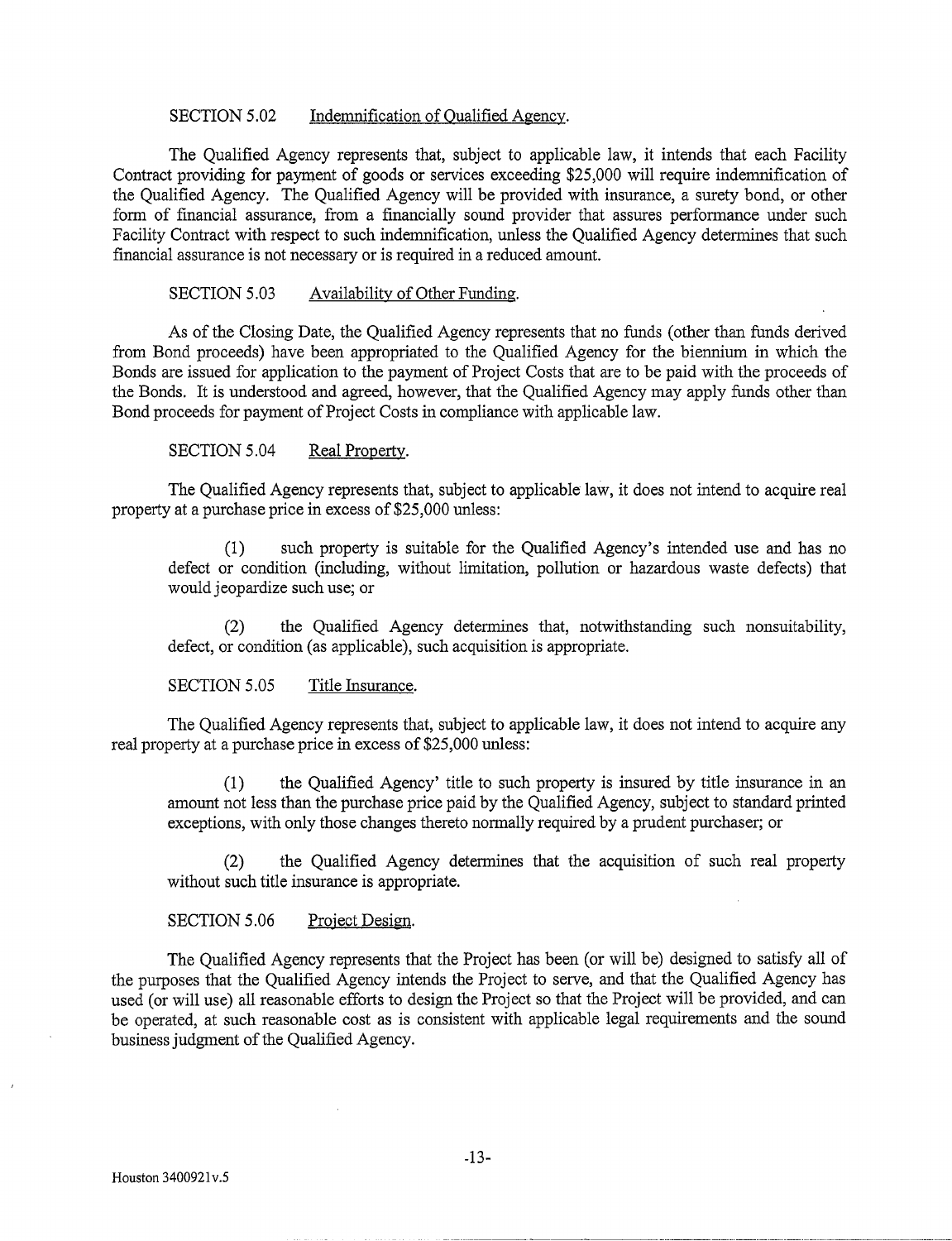#### **ARTICLE VI**

## **MISCELLANEOUS PROVISIONS**

#### SECTION 6.01 Term of Agreement.

This Financing Agreement shall take effect upon its delivery by the parties hereto and shall remain in effect until the Bonds have been fully paid or until no more periodic status reports are required from the Qualified Agency under this Financing Agreement, whichever is the later to occur.

#### SECTION 6.02 Amendment.

The Authority and the Qualified Agency, by mutual agreement, may amend this Financing Agreement if, before the amendment takes effect:

(1) the Qualified Agency obtains an opinion of its legal counsel to the effect that such amendment is permitted under the Agency Act and other law governing the Qualified Agency; and

(2) either of the following requirements is satisfied:

(A) the Authority obtains an opinion of Bond Counsel to the effect that such amendment will not constitute an Event of Taxability, violate the Authorizing Law or the Resolution, or adversely affect the rights of the Bond Owners thereunder, or

(B) the Bond Owners of at least a majority in aggregate principal amount of the outstanding Bonds affected by such amendment consent thereto.

#### SECTION 6.03 Notices and Other Communications.

(a) Notices, certificates, approvals, and other communications under this Financing Agreement shall be in writing and delivered by United States mail, postage paid, by telex, telegram, or other electronic transmission, or by express or personal delivery, addressed as follows:

(1) ifto the Qualified Agency:

Texas Facilities Commission 1711 San Jacinto Blvd Austin, Texas 78701 Attention: Chief Financial Officer

 $(2)$  if to the Authority:

Texas Public Finance Authority 300 West 15th Street, Suite 411 Austin, Texas 78701 Attention: Executive Director

(3) if to the Comptroller: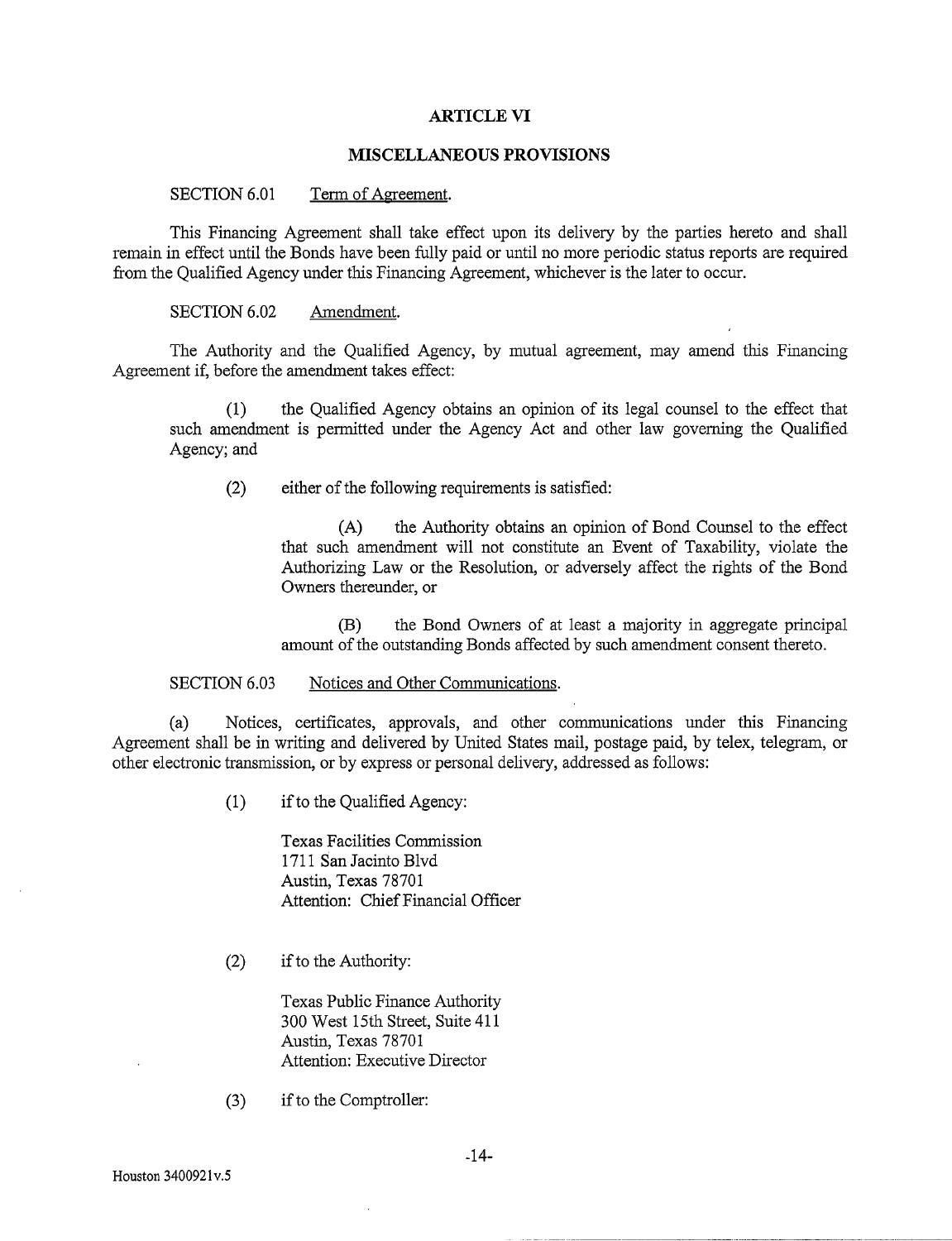Comptroller of Public Accounts of the State of Texas  $208$  East  $10<sup>th</sup>$  Street Austin, Texas 78701 Attention: Chief Investment Officer

(b) Any such party may designate any additional or different address to which communications under this Financing Agreement shall be delivered by giving at least five days' advance notice thereof to the affected party.

(c) Any communication delivered by mail in compliance with this section is deemed to have been delivered as of the date of deposit in the mail.

(d) A provision of this Financing Agreement that provides for a different method of giving notice or otherwise conflicts with this section supersedes this section to the extent of the conflict.

SECTION 6.04 Exclusive Benefit.

This Financing Agreement shall inure to the exclusive benefit of and be binding on the Authority, the Qualified Agency, and their respective successors.

SECTION 6.05 Severability.

If any part of this Financing Agreement is ruled unenforceable by a court of competent jurisdiction, this Financing Agreement shall remain operable to the fullest extent possible under the application of such ruling.

SECTION 6.06 Conflict with Memorandum.

In the event of a conflict between this Financing Agreement and the Memorandum, this Financing Agreement shall supersede the Memorandum to the extent of the conflict.

SECTION 6.07 Counterparts.

This Financing Agreement may be executed in multiple counterparts, each of which shall be an original and all of which shall constitute one and the same document.

SECTION 6.08 Governing Law.

This Financing Agreement shall be governed by and construed in accordance with the laws of the State.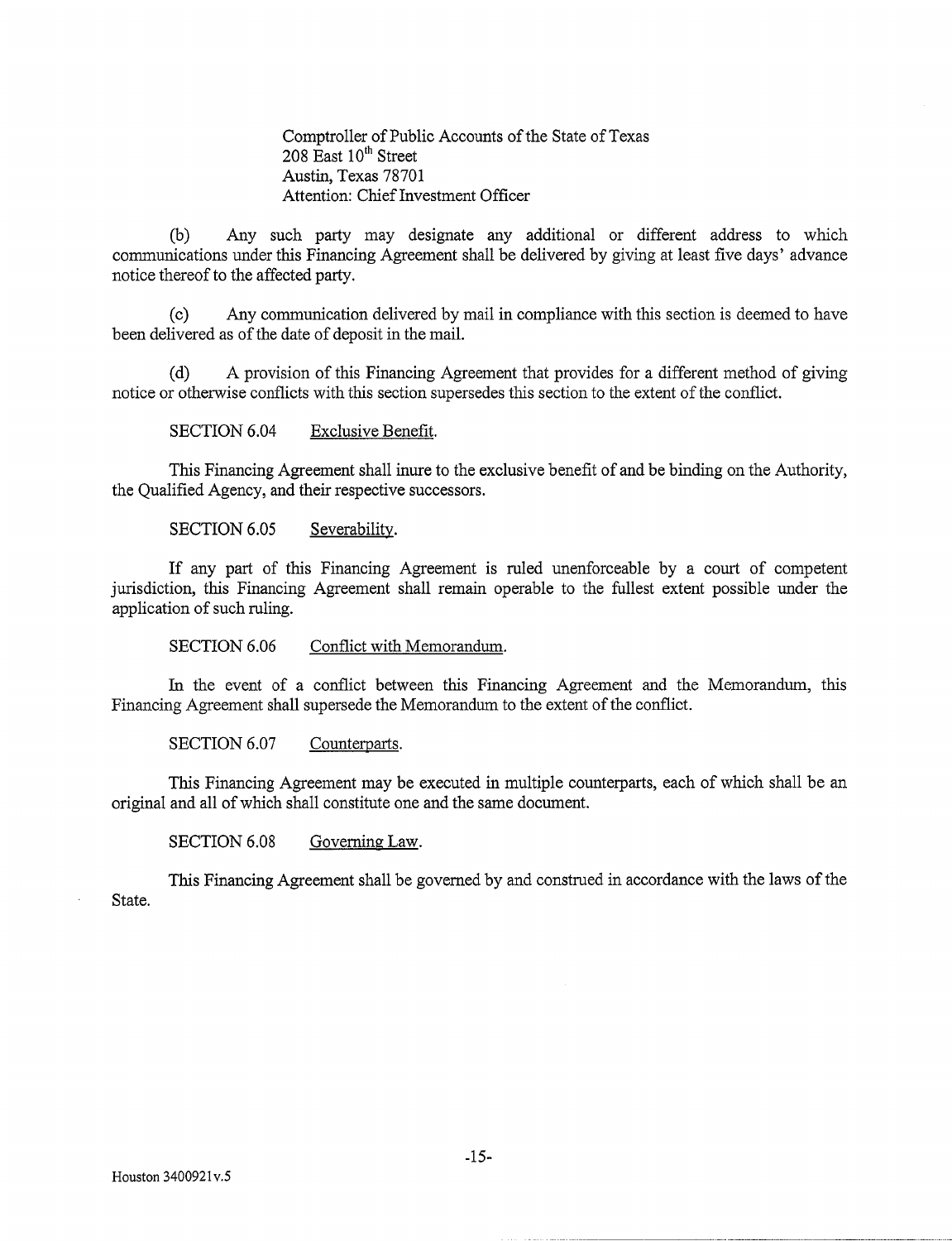IN WITNESS WHEREOF, the parties have caused this Financing Agreement to be executed by their respective duly authorized officers as of the date first above written.

## TEXAS PUBLIC FINANCE AUTHORITY

By: Kimuly K Edwards

Executive Director

# TEXAS FACILITIES COMMISSION

| $\mathbf{B} \mathbf{v}$ |                           |  |
|-------------------------|---------------------------|--|
| Name:                   |                           |  |
|                         | Title: Executive Director |  |

EXECUTION PAGE FOR FINANCING AGREEMENT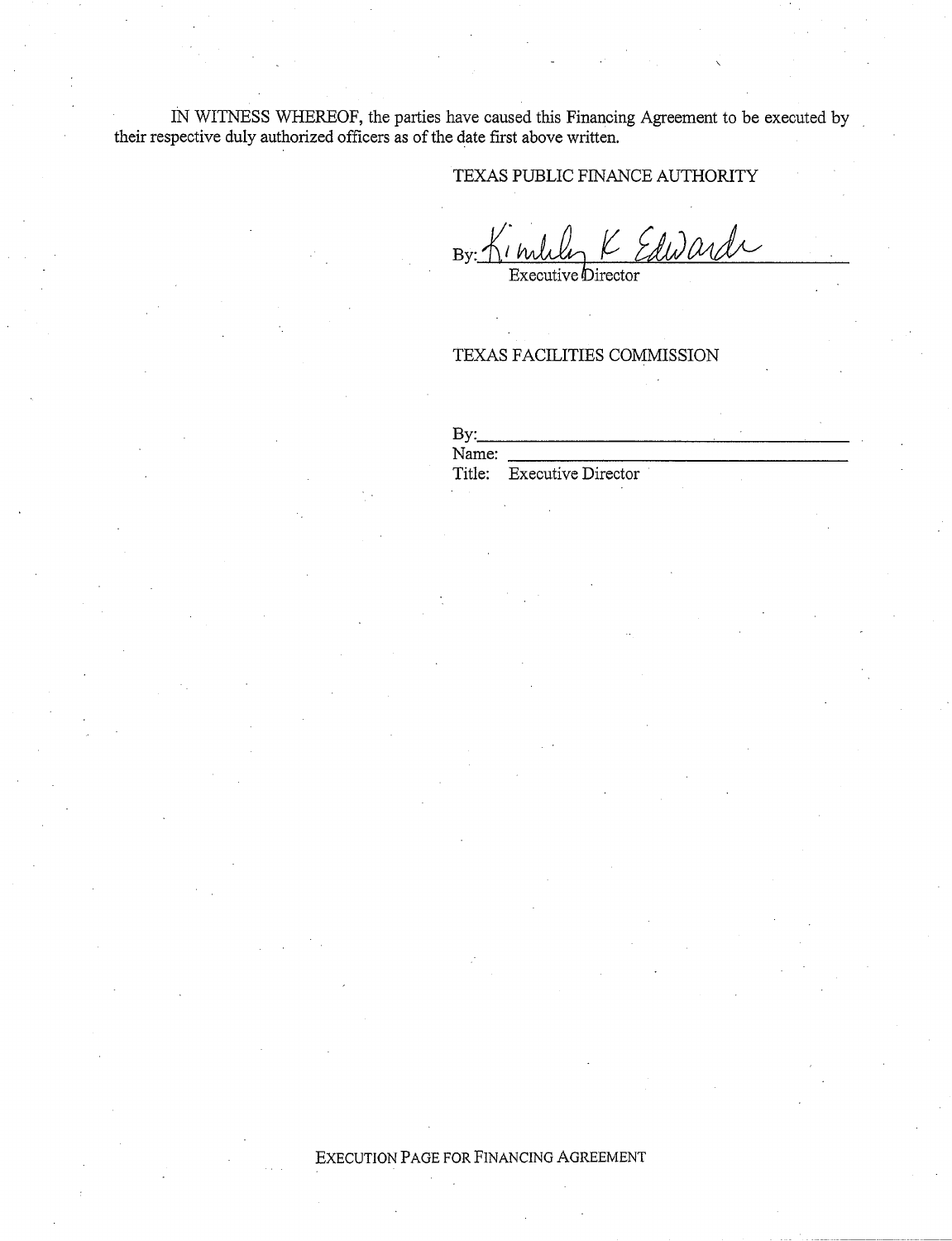IN WITNESS WHEREOF, the parties have caused this Financing Agreement to be executed by their respective duly authorized officers as of the date first above written.

## TEXAS PUBLIC FINANCE AUTHORITY

 $By:\_\_\_\_\_\_\_\_\_$ 

Executive Director

 $\mathcal{A}$ 

## TEXAS FACILITIES COMMISSION

 $B_{\rm F}$  $\frac{B_{\rm F}T}{T}$ Name: *Edward* Johnson

Title: Executive Director

#### EXECUTION PAGE FOR FINANCING AGREEMENT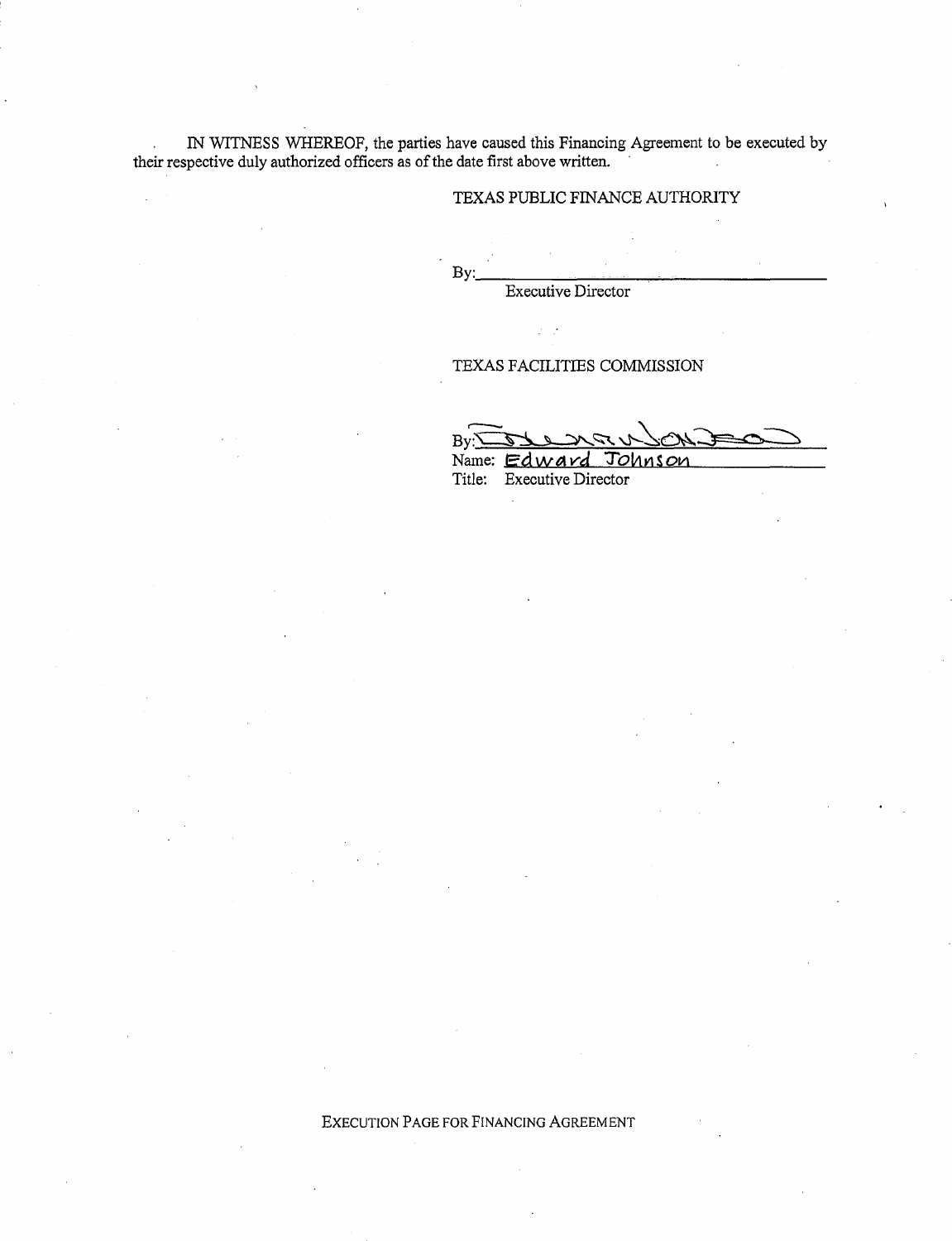# EXHIBIT A TO THE FINANCING AGREEMENT

# DESCRIPTION OF THE PROJECT

| PROJECT COMPONENTS                | <b>ESTIMATED COST</b> | ESTIMATED USEFUL LIFE         |
|-----------------------------------|-----------------------|-------------------------------|
| Critical Deferred Maintenance and | \$15,238,718          | 15 years for Critical Repairs |
| Asbestos Abatement                |                       | Asbestos if Permanent         |
| Stephen F. Austin Building        | \$24,063,874          | 25 Years                      |
| John H. Reagan Building           | \$1,000,000           | 20 Years                      |
| Sam Houston Building              | \$3,725,108           | 20 Years                      |
| Governor's Mansion Renovation     | \$2,000,000           | 25 Years                      |

 $\sim$ 

 $\bar{t}$ 

t,

------------------- -----

 $\mathcal{A}^{\mathcal{A}}$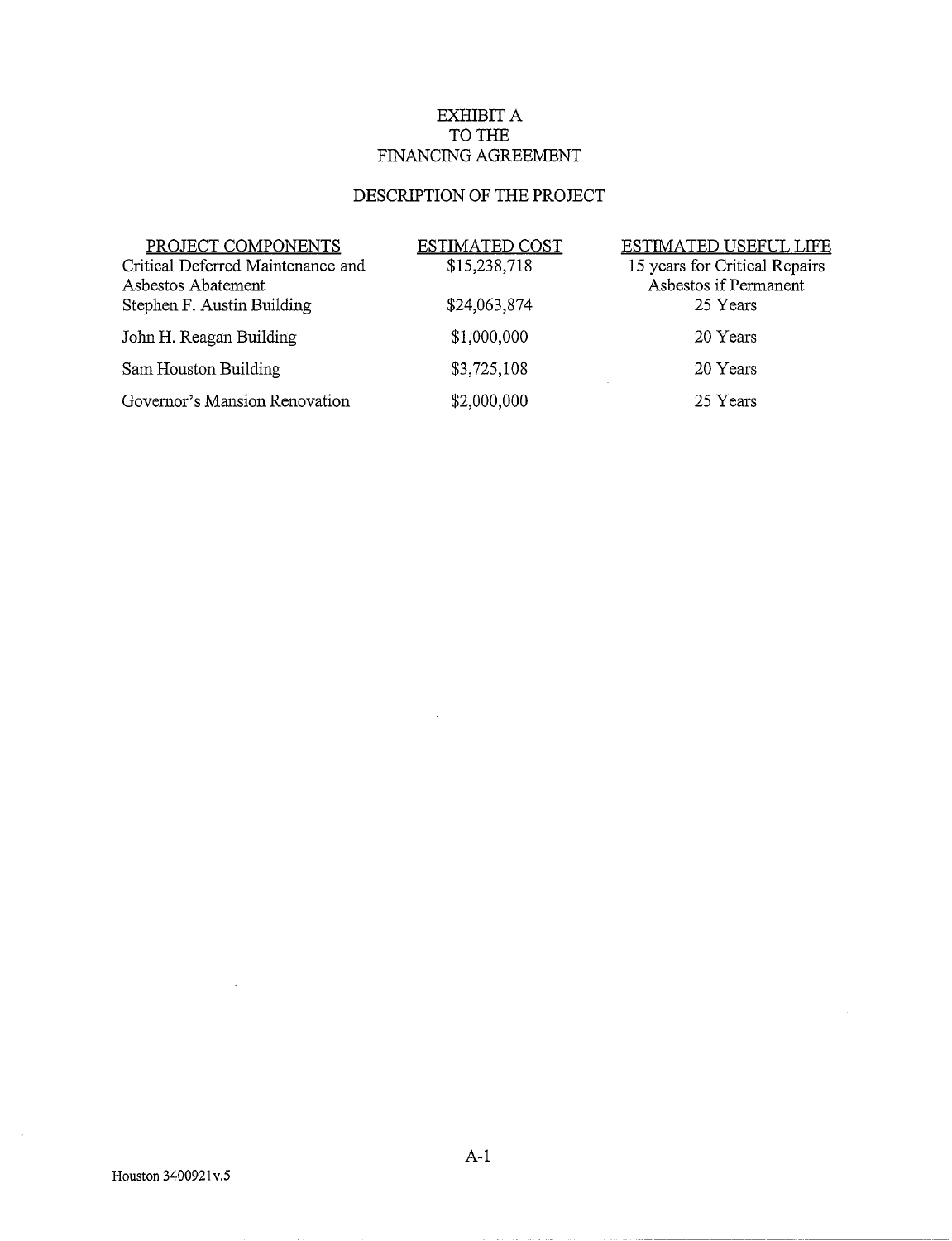## EXHIBIT B TO THE FINANCING AGREEMENT

## PROJECT COMPLETION SCHEDULE

Expenditure Period

Project Project Expenditures

January 2008- June 2008 July 2008 - December 2008 January 2009- June 2009 July 2009 -December 2009 Total

\$14,337,104 \$12,052,685 \$11,567,725 \$ 8,070,187 \$46,027,700

 $\bar{z}$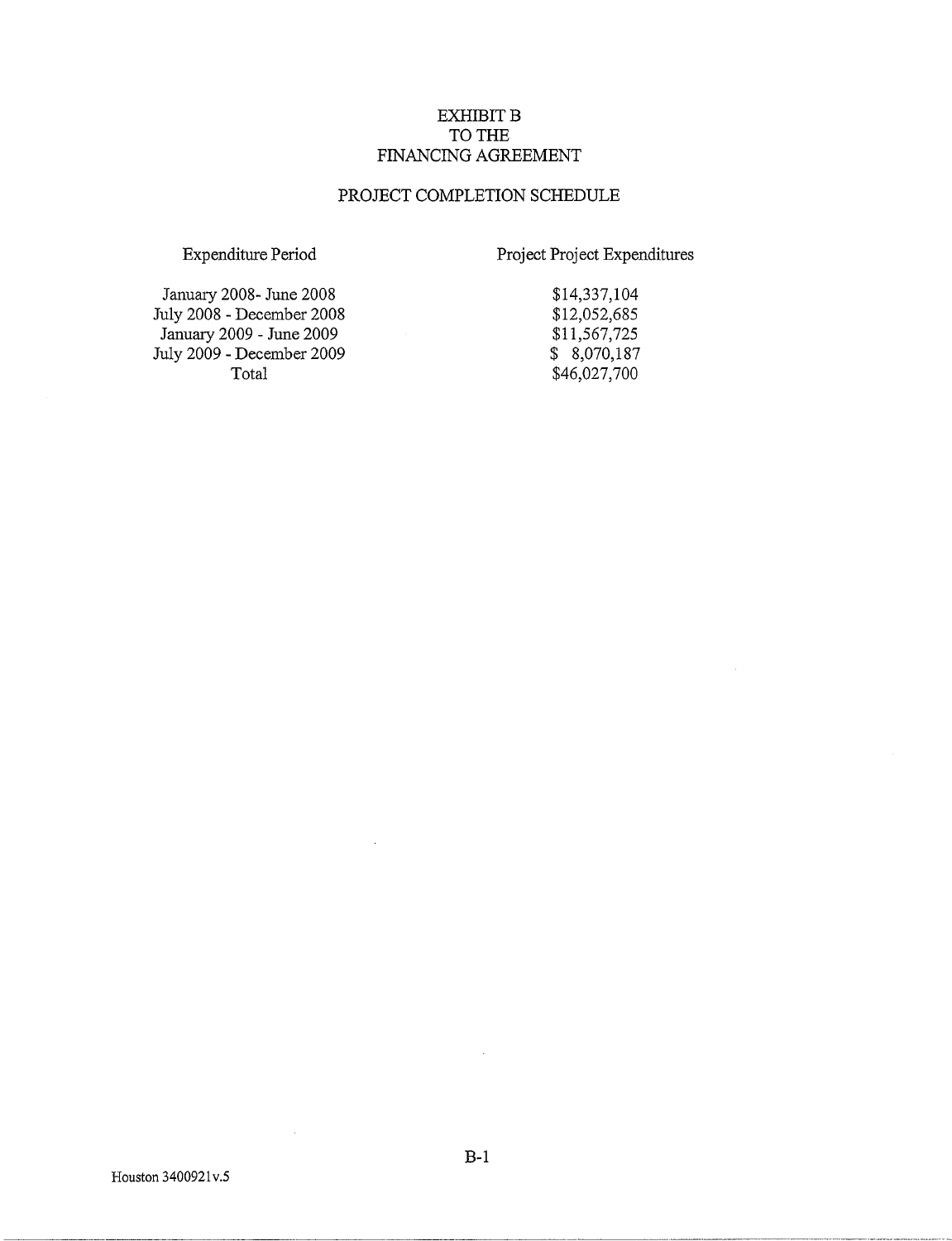## EXHIBITC TO THE *)* FINANCING AGREEMENT

## GOVERNMENTAL PROJECT APPROVALS

As of the Closing Date, the following licenses, permits, and other governmental approvals necessary to complete the Project have not been obtained (Describe each such approval (e.g., utility easement), stating for each (1) the identity of the Project facility (or facilities) for which such approval is required, (2) the primary requirements necessary to obtain such approval, and (3) the date that such approval is expected to be obtained):

## **[None]**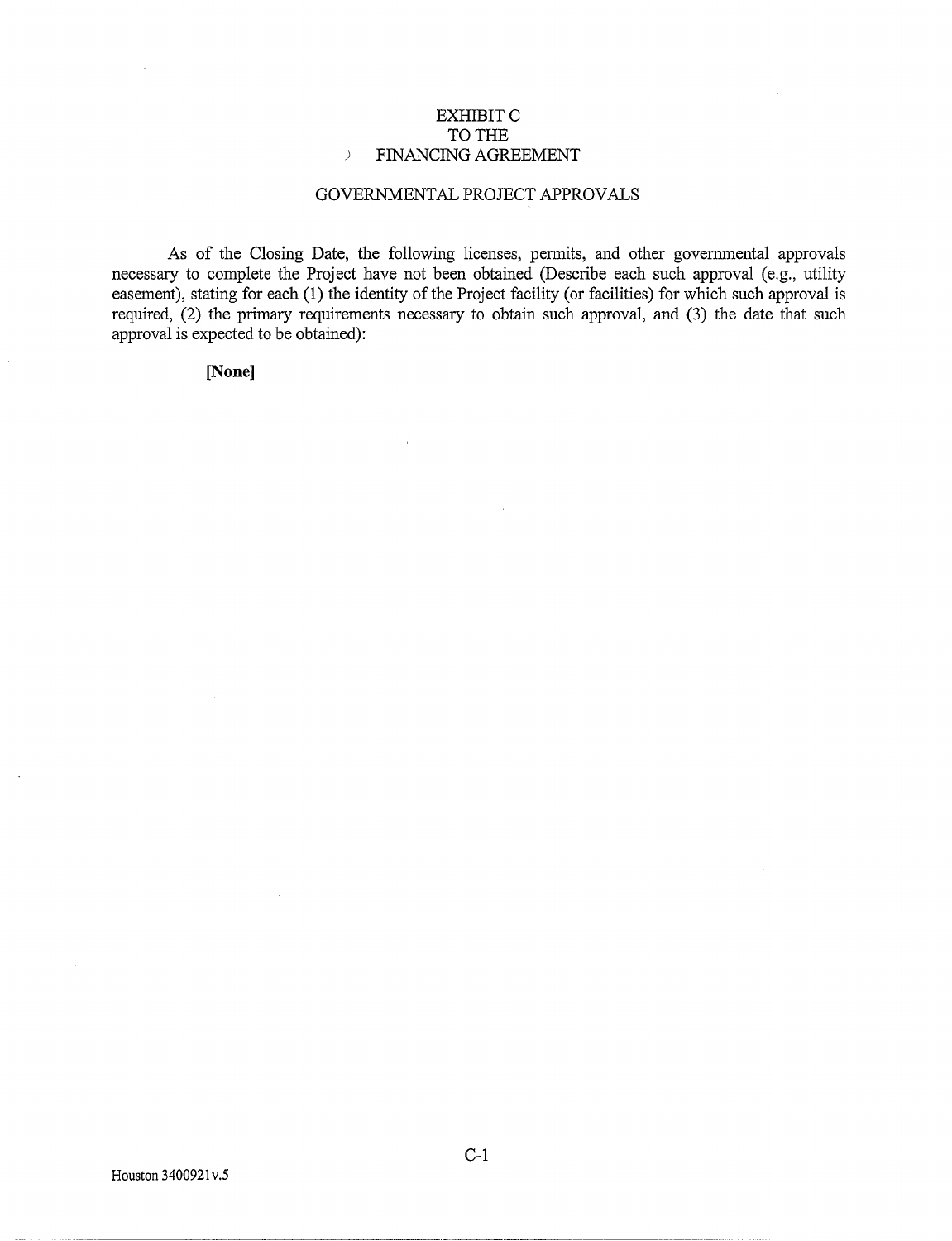## EXHIBITD TO THE FINANCING AGREEMENT

## FORM OF DISBURSEMENT CERTIFICATE

#### DISBURSEMENT CERTIFICATE

The undersigned hereby certifies, on behalf of the TEXAS FACILITIES COMMISSION (the "Qualified Agency"), as follows:

(a) The capitalized terms in this Certificate that are not herein defined shall have the meanings defmed in the Financing Agreement, dated as of December 1, 2007, between the Qualified Agency and the Texas Public Finance Authority.

(b) The Qualified Agency (Texas Facilities Commission Agency No. [\_\_J) requests disbursement from the Project Fund to pay Project Costs in the aggregate amount of\$ . The aggregate of all disbursements (including this disbursement) from the Project Fund requested by the Qualified Agency to date is \$

(c) Except as previously disclosed in writing to the Executive Director, the Qualified Agency is not in breach of any representation, warranty, or agreement in the Financing Agreement.

(d) The Qualified Agency reasonably expects to submit payment vouchers, in the aggregate amount of the disbursements requested by this Certificate, for the payment of the Project Costs for which disbursement is requested.

 $(e)$  For each item of Project Costs for which a disbursement of funds is requested, state the following information [attach separate sheet if necessary]:

| Program<br>Cost<br>Account | Appropriated<br>Fund No.<br>(D22 Profile) | Agency Fund<br>No.<br>(D23 Profile) | Agency<br>General<br>Ledger<br>Account | Appropriation<br>Year | Amount of<br>Disbursement | Project<br>Identification |
|----------------------------|-------------------------------------------|-------------------------------------|----------------------------------------|-----------------------|---------------------------|---------------------------|
|                            |                                           |                                     |                                        |                       |                           |                           |

IN WITNESS WHEREOF, the undersigned executes this Certificate on the date shown below.

## TEXAS FACILITIES COMMISSION

 $Bv:$ Authorized Representative<br>Date: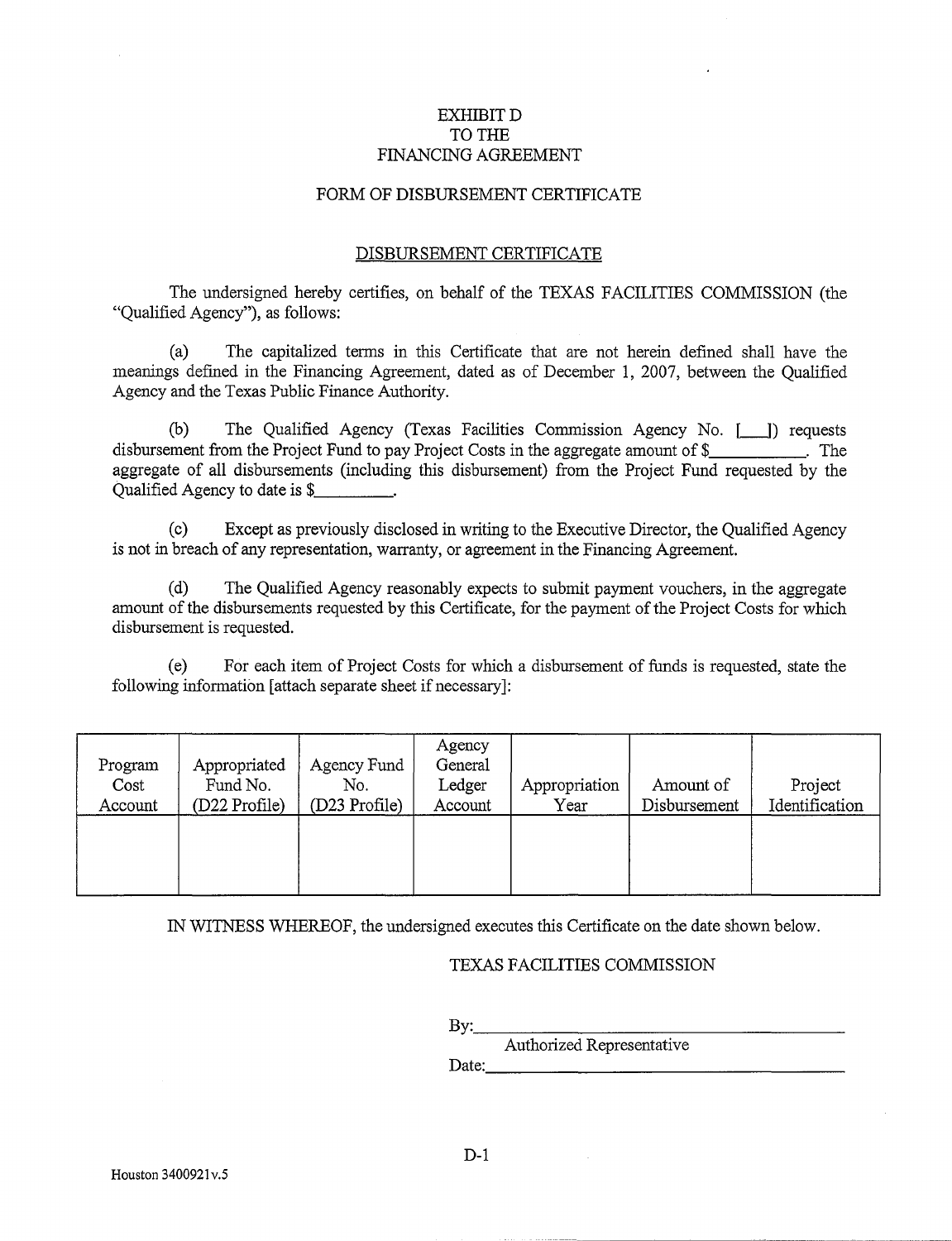## EXHIBIT E TO THE FINANCING AGREEMENT

## MONTHLY STATUS REPORT INFORMATION

The monthly status report prepared by the Qualified Agency pursuant to this Financing Agreement shall contain the following information with respect to the Project:

- (1) identity of the Project Components (name, ID no., etc.) and the original date on which such Project Components were first financed hereunder;
- (2) fund number(s);
- (3) the budget amount for the Project Components (including adjustments, if any);
- (4) description of work category;
- (5) amount expended for reporting month;
- ( 6) total amount expended to date;
- (7) amount encumbered;
- (8) available balance;
- (9) percent work complete;
- (10) percent funds expended; and
- (11) narrative identifying any problems (including, without limitation, delays and cost overruns) and indicating whether such problems will substantially alter the work schedule or costs.
- (12) identify any use of the Project or facilities by any Person other than a state or local governmental unit.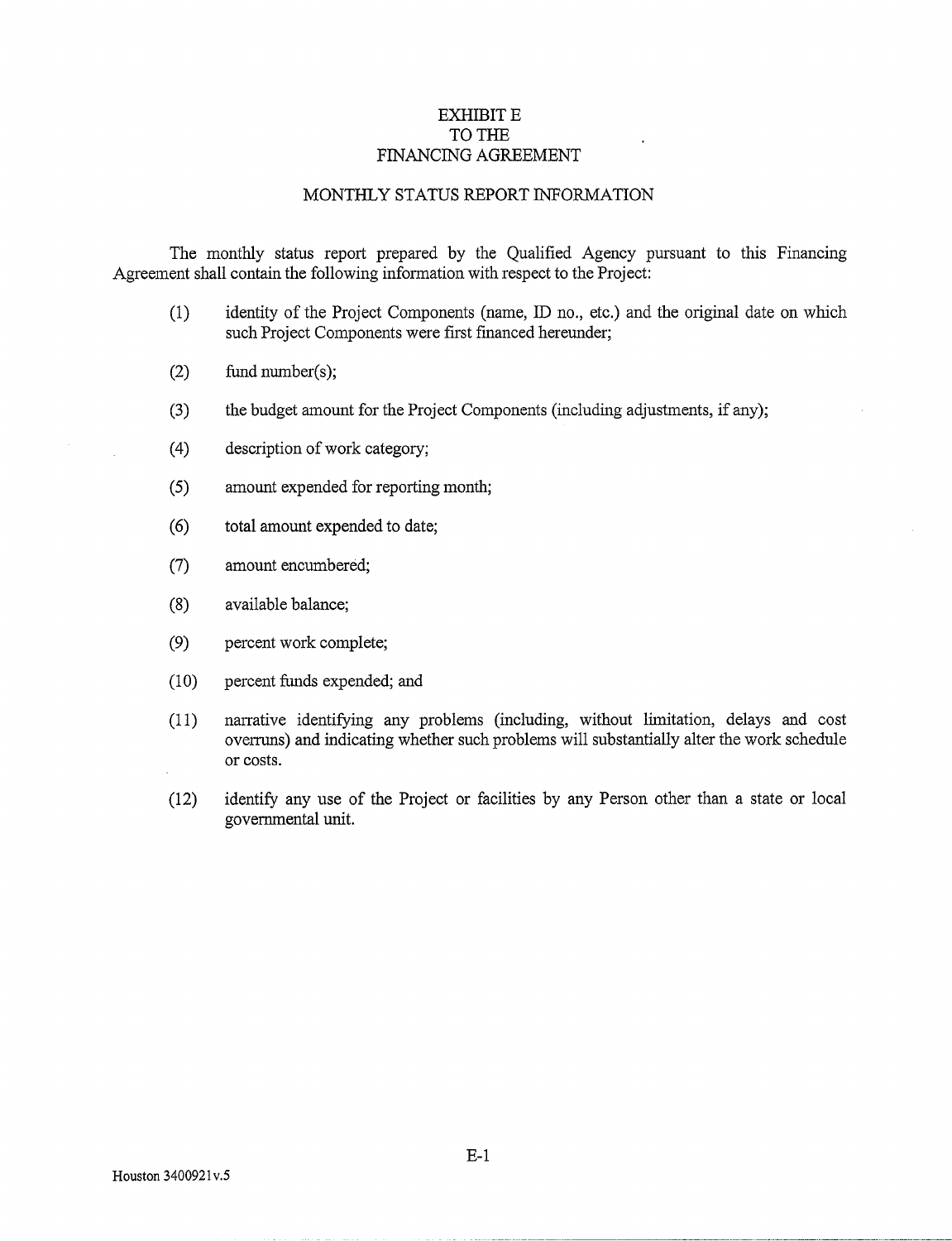## EXHIBIT F TO THE FINANCING AGREEMENT

## FORM OF PROJECT COMPLETION CERTIFICATE

#### PROJECT COMPLETION CERTIFICATE

The undersigned hereby certifies, on behalf of the TEXAS FACILITIES COMMISSION (the "Qualified Agency"), as follows:

(a) The capitalized terms in this Certificate that are not herein defined shall have the meanings defmed in the Financing Agreement, dated as of December 1, 2007, between the Qualified Agency and the Texas Public Finance Authority.

(b) The Project was completed on (or no further proceeds of the Bonds are to be expended for Project Costs as of) *[insert date]*.

(c) Except for \$ (the "Retainage"), all Project Costs that have been incurred have been paid, and no further disbursements from the Project Fund for the payment of Project Costs will be necessary.

(d) The Retainage is sufficient to pay all claims (1) for the payment of any Project Costs that are not presently due, and (2) for the payment of any Project Costs the liability for which is being contested or disputed by the Qualified Agency.

IN WITNESS WHEREOF, the undersigned executes this Certificate on the date shown below.

## TEXAS FACILITIES COMMISSION

By:. \_\_\_\_\_\_\_\_\_\_\_\_\_\_\_\_ \_

Authorized Agency Representative

 $Date:$